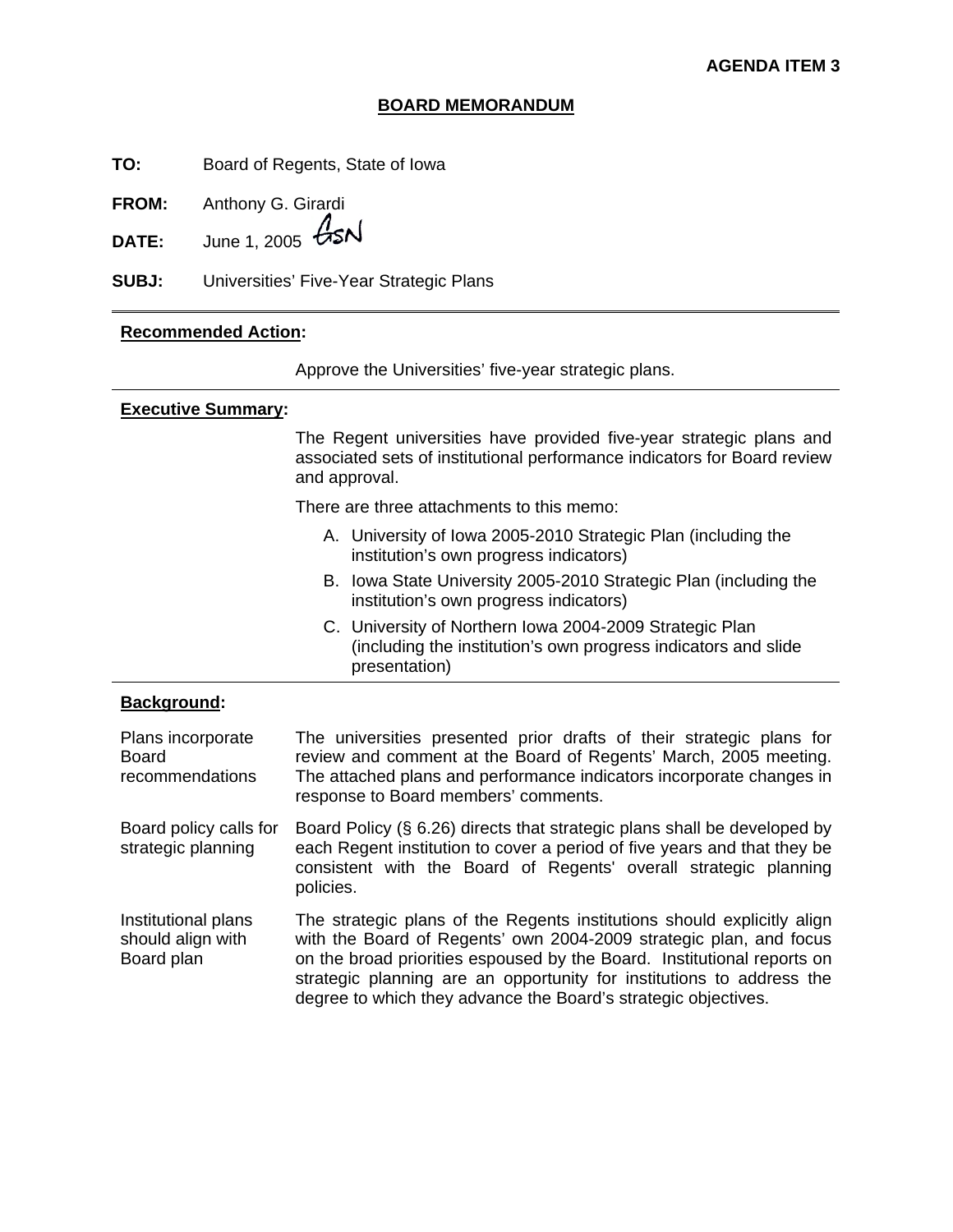| Board's strategic<br>priorities |      | The Board's 2004-2009 strategic plan, which was approved by the<br>Regents in February 2004, establishes the following priorities for the<br>Board and its institutions: |  |  |
|---------------------------------|------|--------------------------------------------------------------------------------------------------------------------------------------------------------------------------|--|--|
|                                 | 1.0. | Ensure high-quality educational opportunities for students.                                                                                                              |  |  |
|                                 | 2.0. | Discover new knowledge through research, scholarship, and<br>creative activities.                                                                                        |  |  |
|                                 | 3.0. | Provide needed service and promote economic growth.                                                                                                                      |  |  |
|                                 | 4.0. | effective<br>Demonstrate<br>accountability<br>public<br>and<br>stewardship of resources.                                                                                 |  |  |
| $0.605$ $HOM0.2$ doo            |      |                                                                                                                                                                          |  |  |

0605\_Item03.doc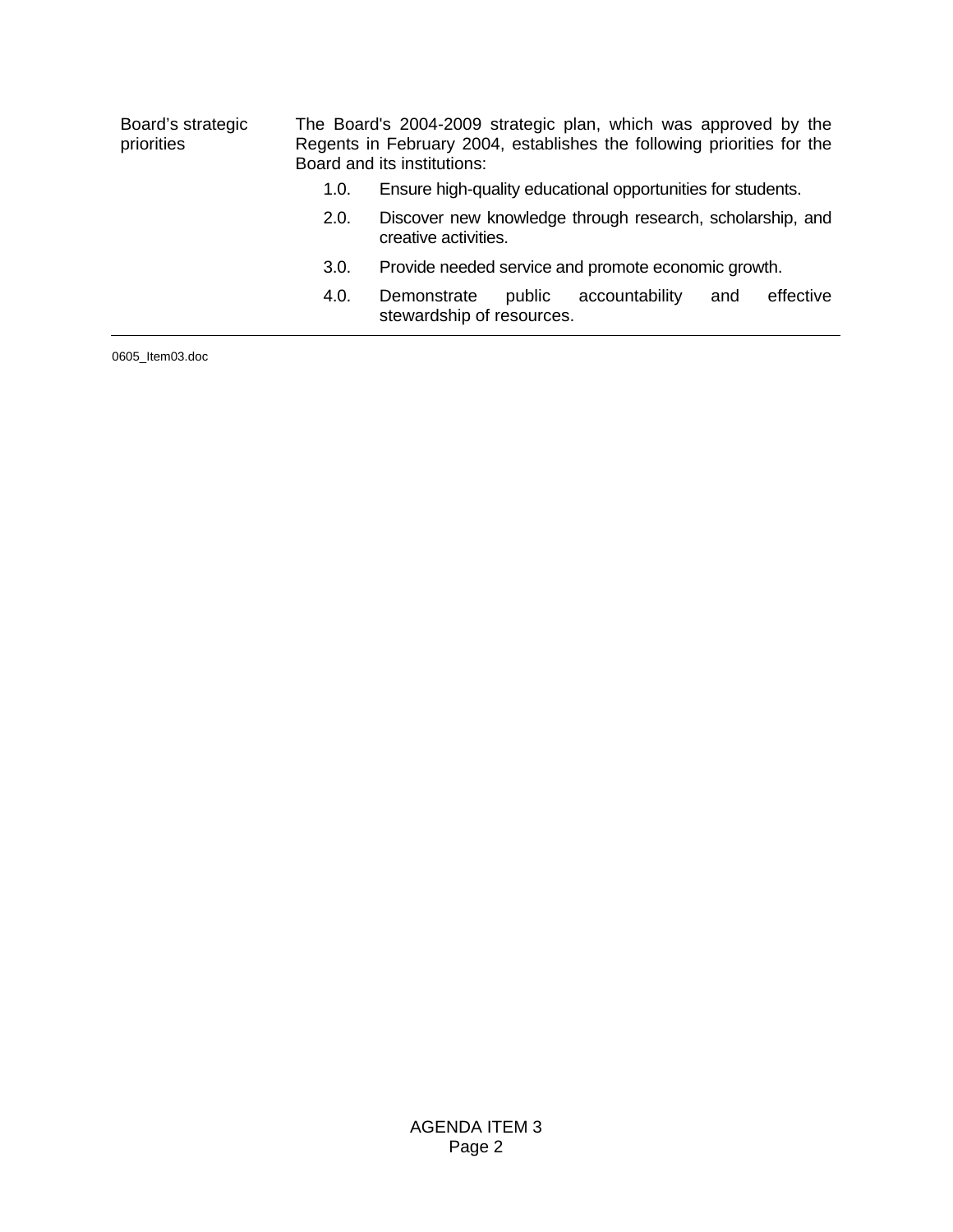# The Iowa Promise

A Strategic Plan for The University of Iowa 2005-2010

### **IDENTITY**

The University of Iowa is a comprehensive research university with particular distinction in the arts, humanities, and sciences, and a wide array of exceptional professional programs. While serving as the state's most comprehensive institution of higher education, the University also enjoys a national and international reputation for excellence and competes at that level for the best faculty and the most talented graduate and professional students.

### **MISSION**

Upon founding The University of Iowa in 1847, Iowa's first legislature entrusted it with a threefold mission of teaching, research, and public service. In pursuing that mission today, the University seeks to advance scholarly and creative endeavor through leading‐edge research and artistic production; to use this research and creativity to enhance undergraduate, graduate, and professional education, health care, and other services provided to the people of Iowa, the nation, and the world; and to educate students for success and personal fulfillment in an increasingly diverse and global environment.

### **ASPIRATION**

The University of Iowa aspires to attract the most talented faculty, staff, and students; to provide an environment where they can discover and fulfill their potential; and thereby to realize its promise, which is to become one of the ten most distinguished public universities in the country.

### **CORE VALUES**

In planning, setting priorities, and carrying out every aspect of its mission, The University of Iowa is guided by seven interdependent commitments:

### Excellence · Learning · Community · Diversity · Integrity · Respect · Responsibility

The University of Iowa is a community of faculty, staff, students, alumni, and friends who seek to advance knowledge and foster learning across a broad range of academic endeavors. So that learning and creative expression may flourish, the University takes seriously its obligation to protect academic freedom and free expression; maintain a safe, supportive, healthy, and humane environment; and nourish a system of collaborative decision making based on mutual respect and shared governance. Because diversity, broadly defined, advances its mission of teaching, research, and service, the University is dedicated to an inclusive community in which people of different cultural, national, individual, and academic backgrounds encounter each other in a spirit of cooperation, openness, and shared appreciation. The University recognizes its accountability to the people of Iowa and the need to exercise responsible stewardship over the intellectual and material resources entrusted to it, including the need to direct those resources to programs and initiatives that are central to the University's core mission. In all that it does, the University measures itself by exacting standards, promotes continuous improvement, honors excellence and high aspiration, and holds its community as a whole to the highest degree of honesty, fairness, and personal integrity.

### **CULTURE**

The culture of The University of Iowa has been formed through historic adherence to core values. The culture is characterized by collaborative decision making within a community that fosters open and consultative communication.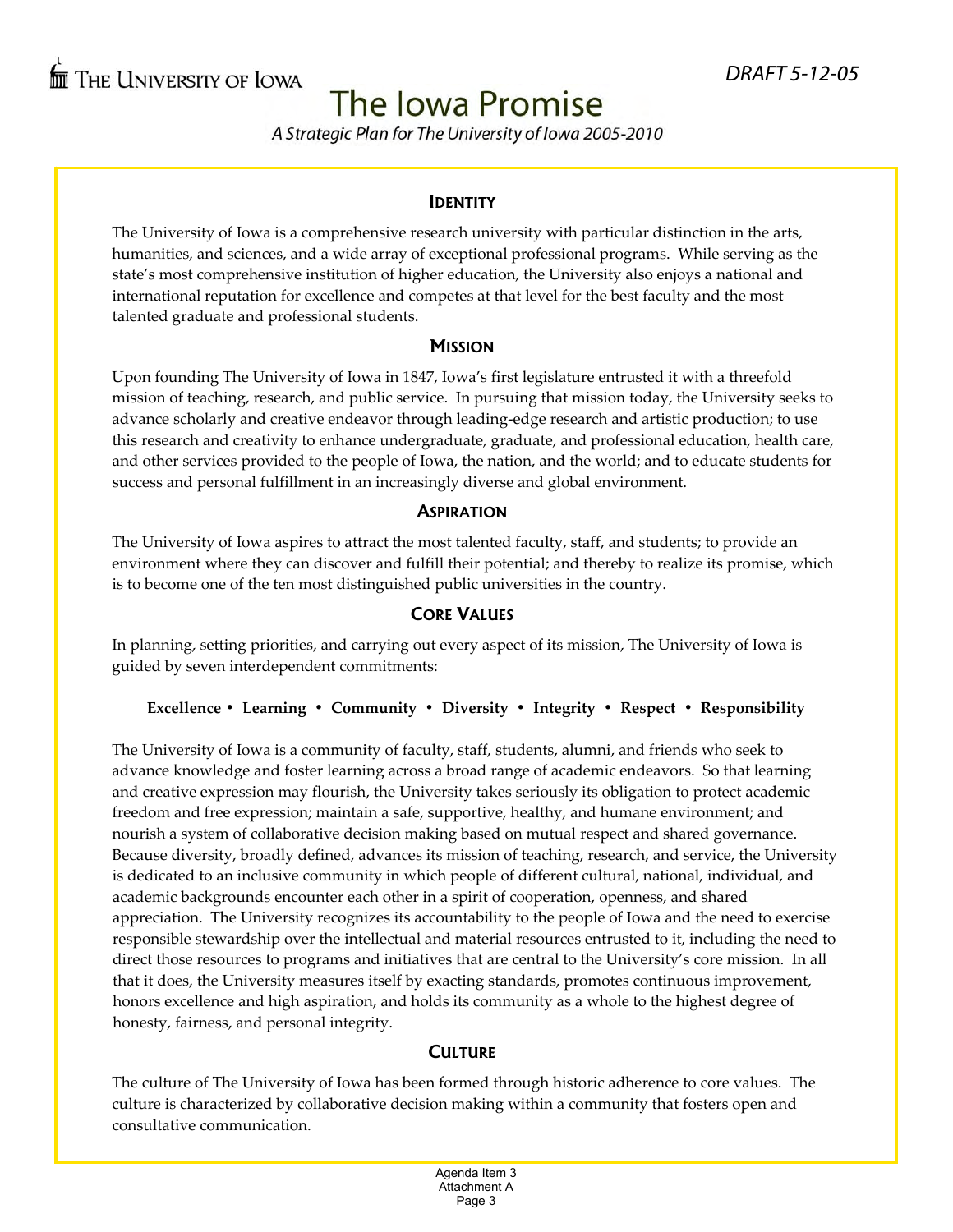### **GOALS**

The University has identified the following five goals—one each in the areas of undergraduate education, graduate and professional education and research, diversity, vitality, and engagement—as key to achieving its aspiration.

### **UNDERGRADUATE EDUCATION**

### **GOAL: To create a University experience that enriches the lives of undergraduates and helps them to become well‐informed individuals, lifelong learners, engaged citizens, and productive employees and employers.**

The University considers excellent undergraduate education the core of its mission. In meeting this responsibility, we will provide high‐quality curricular and cocurricular programs that encourage intellectual and physical vitality and help students acquire the habits of mind that sustain lifetime learning. We also will provide safe and healthy settings in which students can learn to lead and work with others, solve problems and serve their communities, and treat each other with integrity, civility, and respect.

### *Strategy***: Recruit and retain a student population that can succeed at a comprehensive research university, and nurture their success, by:**

- Tailoring admission policies to ensure that admitted students demonstrate both strong preparation and motivation for college‐level work;
- Collaborating with K-12 education to help define academic competencies appropriate for college bound students;
- Providing access through an appropriate blend of merit- and need-based financial aid and by increasing the amount of aid available;
- Easing the transition for new students, guiding all students through their majors, and providing excellent academic advising.

### *Strategy***: Promote excellent teaching, effective learning environments, and learning opportunities that leverage the University's strengths by:**

- Introducing students to the process by which research, scholarship, and creative work are produced and enabling their participation in that process, which is the key "value added" of a comprehensive research university;
- Developing more freshman seminars, honors courses, and other small class venues where students can interact with tenured faculty;
- Strengthening the honors program and other opportunities for high-achieving students.

### *Strategy***: Ensure that all students graduate with strong core skills, a broad liberal arts education, and concentrated study in one or more majors by:**

- Promoting their facility for critical thinking, writing and other communication skills, creative endeavor, and the use of information technology;
- Providing them with opportunities to develop leadership and teamwork skills and an understanding of business and other organizations;
- Reexamining our general education requirements to ensure that course requirements foster an appreciation of the arts and humanities; an understanding of science, technology, and mathematics; an ability to work within and across disciplinary boundaries; and the skills needed to participate in an increasingly global environment;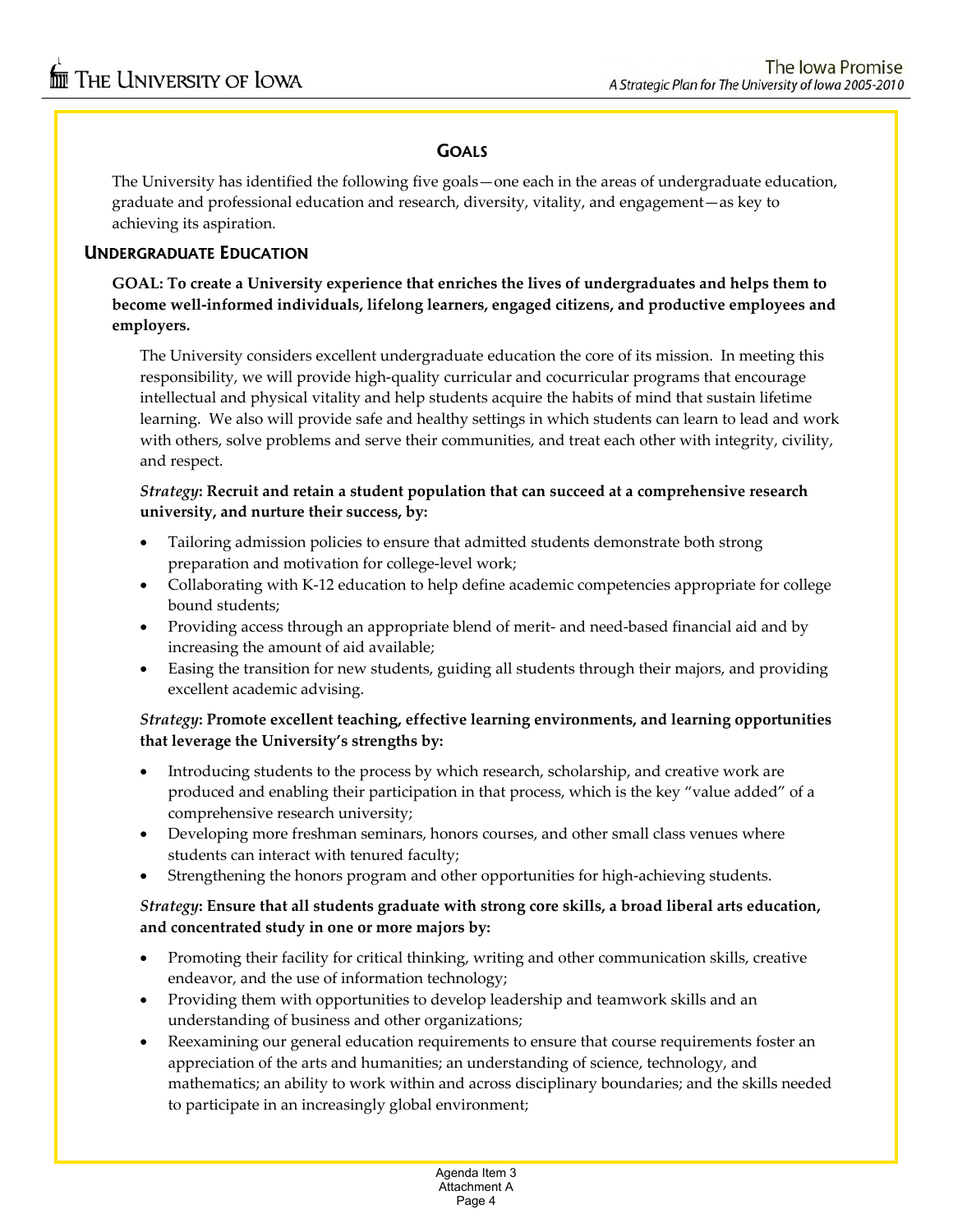- Augmenting support for the research collections, libraries, museums, and information technologies, broadly defined, that are critical to teaching and learning;
- Continuing efforts to internationalize the educational experience.

### *Strategy***: Help undergraduates prepare for life within and beyond college by:**

- Instilling in them a respect for the life of the mind and a habit of lifelong learning;
- Communicating to them the value of community involvement and participation in democratic governance;
- Creating with them a safe environment in which to live, learn, and work, including opportunities to participate in health‐promoting activities;
- Providing career advising that will enable them to pursue their employment goals;
- Providing educational experiences that will prompt them to consider the role postgraduate education could play in their lives;
- Providing curricular and cocurricular opportunities that will enable them to understand and succeed in a multicultural and global community.

### **GRADUATE AND PROFESSIONAL EDUCATION AND RESEARCH**

### **GOAL: To cultivate excellent graduate and professional programs, and to advance the research and scholarly enterprise.**

As a research university, The University of Iowa is dedicated to the discovery, dissemination, and preservation of knowledge. Faculty, staff, and student research produces new knowledge, innovations, and creative works that improve our lives and our society. The University's research and postbaccalaureate programs foster a rich, vibrant learning environment for all students, including undergraduates. Moreover, our graduate and professional programs prepare the next generation of scientists, scholars, artists, and faculty members to carry this crucial effort forward into the increasingly knowledge‐intensive world of the future. In the next five years, we will seek to enhance existing and develop new programs of distinction that are central in these ways to our teaching, research, and service mission.

### *Strategy***: Increase the number of graduate and professional programs ranked in the top ten by:**

- Recruiting and retaining excellent faculty and research staff;
- Providing faculty and research staff with the research support appropriate at a comprehensive research university;
- Developing methods for identifying programs of emerging distinction that are central to improving the University's stature;
- Identifying, through a University‐wide reallocation process, financial resources to support excellence and emerging distinction.

### *Strategy***: Improve the infrastructure and culture central to the growth of research, scholarship, and creative work, including interdisciplinary and international efforts, by:**

- Ensuring the availability and robustness of information technology services and support required for extraordinary and day-to-day research, scholarship, and creative activity;
- Investing selectively in equipment that can serve the needs of multiple investigators;
- Streamlining the operations of the regulatory and administrative offices that govern and support the research enterprise;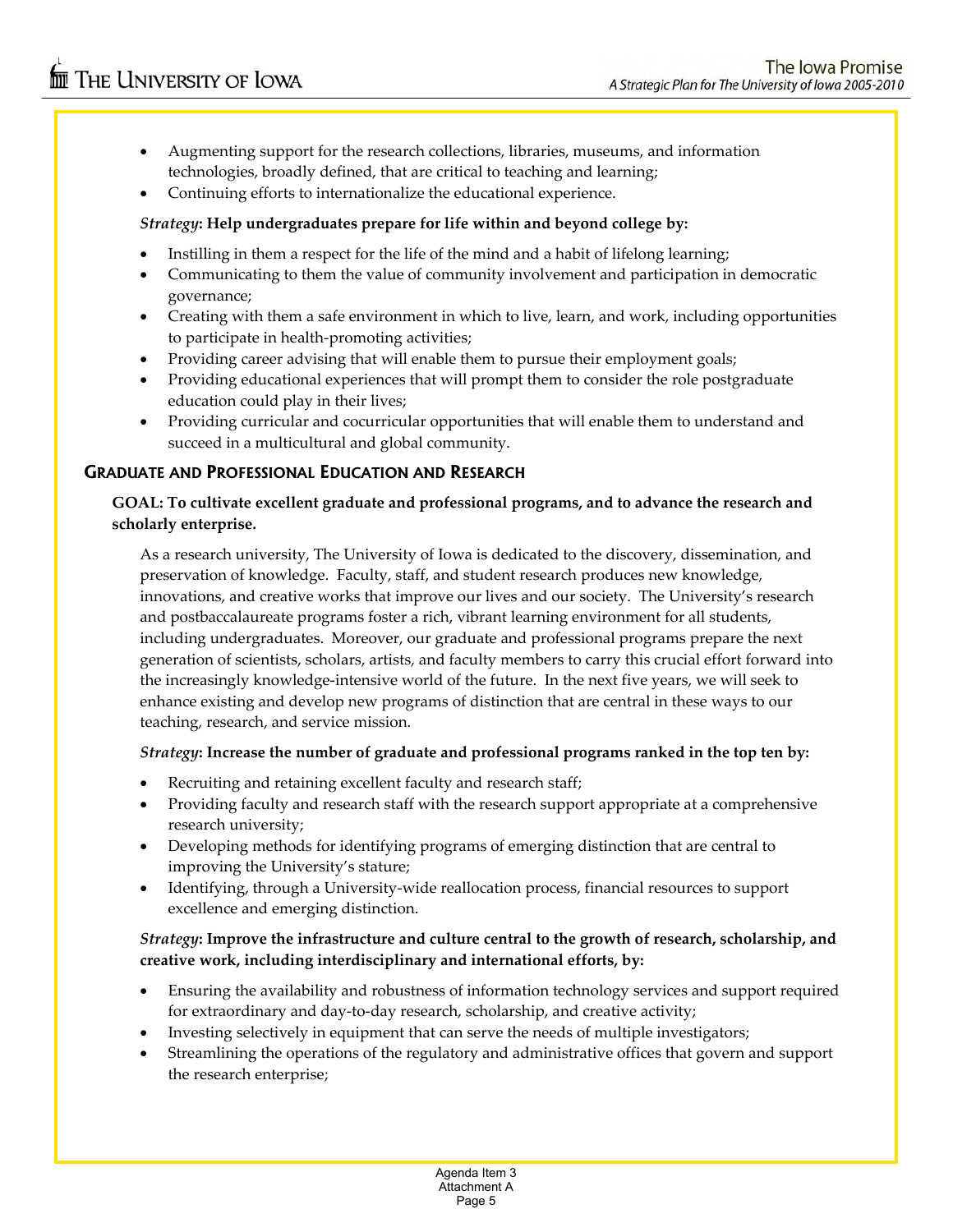- Identifying opportunities for investment at the intersection of existing University strengths and extramural funding opportunities;
- Adopting administrative structures and incentives that encourage strategic cross‐unit collaborations;
- Facilitating national and international travel, communication, and collaboration.

### *Strategy***: Enhance graduate and professional education by:**

- Recruiting and retaining highly qualified and diverse students, and maintaining high standards for timely and successful completion of postbaccalaureate programs;
- Providing competitive financial support for graduate scholars and professional students;
- Establishing strong programs for postdoctoral scholars and professional trainees.

### **DIVERSITY**

### **GOAL: To promote excellence in education by increasing the diversity of the faculty, staff, and students.**

Diversity, broadly defined, is essential to the educational experience and central to all parts of the University's mission. A diverse learning environment—particularly one that has achieved a "critical mass" of underrepresented individuals—helps members of the University community to challenge stereotypes and develop complex critical thinking skills; better prepares them to become active citizens and leaders; and equips them to live as members of an international community, in which success and personal happiness increasingly depend on the ability to appreciate and negotiate difference on a global scale. We therefore embrace our responsibility to create a welcoming environment for all members of the community, including underrepresented faculty, staff, and students; persons with disabilities; lesbian, gay, bisexual, and transgendered persons; persons of disadvantaged socioeconomic status; and nontraditional and international students.

### *Strategy:* **Promote a welcoming climate that enhances the educational and work experience for all members of the community and prepares our graduates to live in an increasingly global environment by:**

- Developing new methods to create a more respectful and inclusive climate;
- Developing new opportunities that enhance the cultural competency of faculty, staff, and students;
- Improving retention and graduation rates for students of color;
- Creating a more welcoming and accessible environment for faculty, staff, students, and visitors with disabilities;
- Improving interaction among domestic and international faculty, staff, and students.

### *Strategy***: Build a critical mass of underrepresented faculty, staff, and students by:**

- Increasing the diversity of the faculty, especially in tenured and tenure track positions;
- Increasing the diversity of those in executive, administrative, and managerial positions;
- Educating faculty and staff in the best practices for recruiting underrepresented faculty, staff, and students;
- Developing a more effective marketing strategy and recruiting more effectively from high schools, community colleges, and colleges and universities with substantial populations of underrepresented students;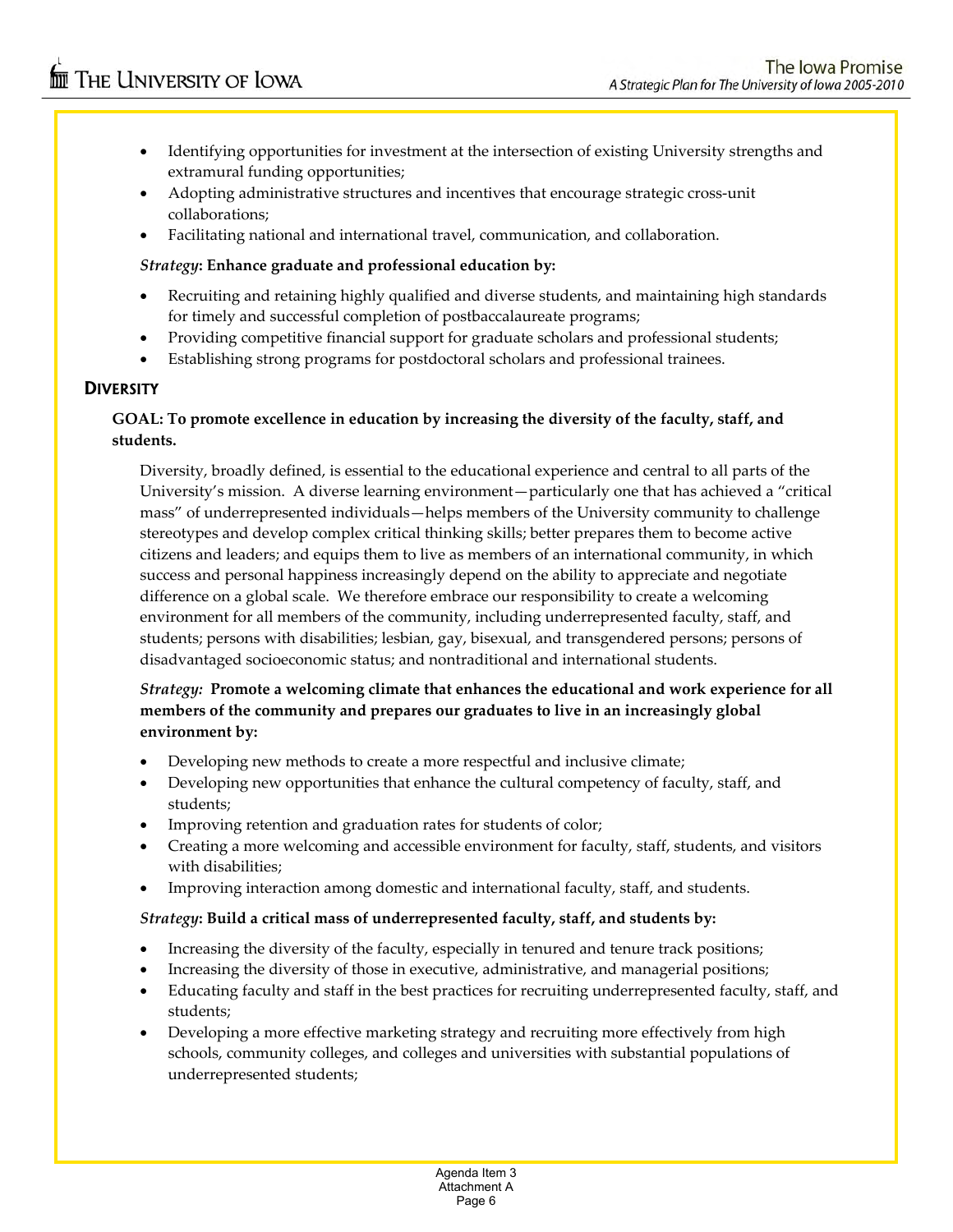- Engaging with schools and school districts to understand and address the needs of at-risk students and the disparities in K‐12 education;
- Improving access and opportunity for underrepresented students and students of disadvantaged socioeconomic status by increasing scholarships while decreasing reliance on loans.

### *Strategy***: Hold all parts of the University community accountable for improving the climate for diversity and building a critical mass of underrepresented faculty, staff, and students by:**

- Designing comprehensive plans that will guide campus and unit diversity efforts and developing performance measures by which to evaluate the success of those plans;
- Integrating diversity performance measures into evaluations and reviews.

## **VITALITY**

### **GOAL: To strengthen the University's intellectual and community vitality.**

Intellectual and cultural vitality are essential and fundamental qualities of a great university. A vibrant intellectual life and community spirit drive and sustain every University activity and, in turn, must be supported and nourished. Therefore, to continue to invigorate the University community, we must actively promote a thriving intellectual environment, healthy organizational structures and processes, and excellent physical infrastructure. This will entail persistent attention to the health and welfare of faculty, staff, and students; strong and creative leadership; wise stewardship of existing resources and vigorous development of new resources; and a recognition that tenure and other guarantees of academic freedom—and the responsibilities that go with them—are essential to the vitality of both teaching and research.

### *Strategy***: Build an exemplary University community by:**

- Providing nationally competitive faculty salaries and establishing new faculty positions in critical areas;
- Maintaining competitive compensation for staff;
- Promoting the health, well-being, and professional growth of all members of the University community;
- Attaining and maintaining gender and racial equity in opportunities and compensation.

### *Strategy***: Nurture creative leadership throughout the University by:**

- Increasing opportunities and support for leadership development;
- Ensuring an organizational environment where responsibilities and accountabilities are clearly defined and fully aligned;
- Encouraging and rewarding innovation, flexibility, and collaboration.

### *Strategy***: Make the best use of available resources by:**

- Using the Regents' reallocation process to direct resources to existing and emerging programs based on their centrality to the University's mission and potential for sustained excellence;
- Collaborating with the Regent institutions to centralize business services, as envisioned in the Administrative Services Transformation plan;
- Developing a process for space utilization and acquisition that supports the University's mission and includes ongoing assessment and evaluation;
- Ensuring complete and thorough implementation of performance management policies;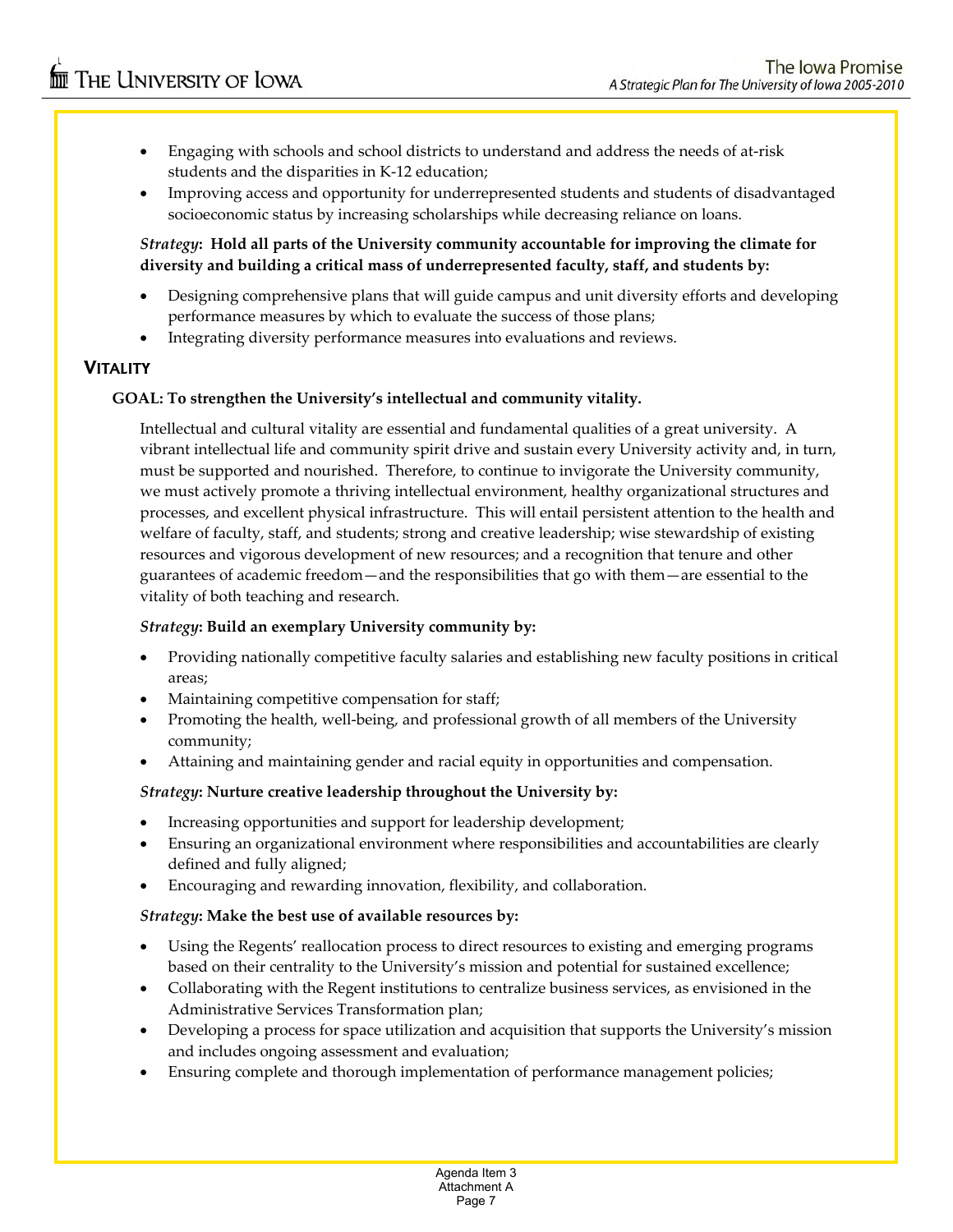• Ensuring that all operating units, support services, and ancillary organizations monitor and maintain compliance with applicable and relevant laws and regulatory requirements.

### *Strategy***: Secure new resources and financial support by:**

- Working closely with the Board of Regents, State of Iowa, and the other Regent institutions to increase legislative and gubernatorial support for higher education in the state;
- Forging mutually beneficial partnerships with the private sector;
- Broadening the base of philanthropic support for the University;
- Enhancing support for junior faculty and junior research staff in their efforts to secure external funding.

### **ENGAGEMENT**

### **GOAL: To broaden the University's service mission to include stronger partnerships with public constituencies.**

"Engagement" involves much more than conventional, unidirectional outreach; it requires public partnership and a commitment to interchange and reciprocity. The University, particularly in its role as a state university, thrives on this commitment and seeks to expand access, interaction, dialogue, communication, societal benefit, and mutual care and concern. The mutual exchange of ideas and synergistic use of complementary expertise will promote success across the state of Iowa.

### *Strategy***: Promote, value, and celebrate individual and collective contributions to the public good by:**

- Creating opportunities for community involvement on and off campus;
- Recognizing faculty, staff, and student contributions to the external community through, for example, performance evaluations, transcripts, and public recognition;
- Creating relationship‐building programs that serve key constituents, including alumni and friends of the University, state officials, potential and enrolled students, and parents.

### *Strategy***: Enhance health care services and programs offered by the University of Iowa Hospitals and Clinics, the health sciences and other colleges, and the University Hygienic Laboratory by***:*

- Educating highly competent and committed health professionals and research scientists for Iowa and beyond;
- Advancing health care and the public's health through excellence in biomedical and populationbased research;
- Delivering high-quality and cost-effective primary and specialty health care to Iowa and the region;
- Promoting meaningful community service through collaboration with the practice and larger communities;
- Sustaining the University's commitment to provide health care to the underserved.

### *Strategy***: Bring the University's human and material resources more fully into public service by***:*

- Promoting the availability of recreational, informational, and cultural facilities to the public;
- Stimulating public involvement in conferences, lectures, and seminars;
- Enhancing the scope and reach of efforts that create linkages among University centers of expertise, community organizations, and businesses;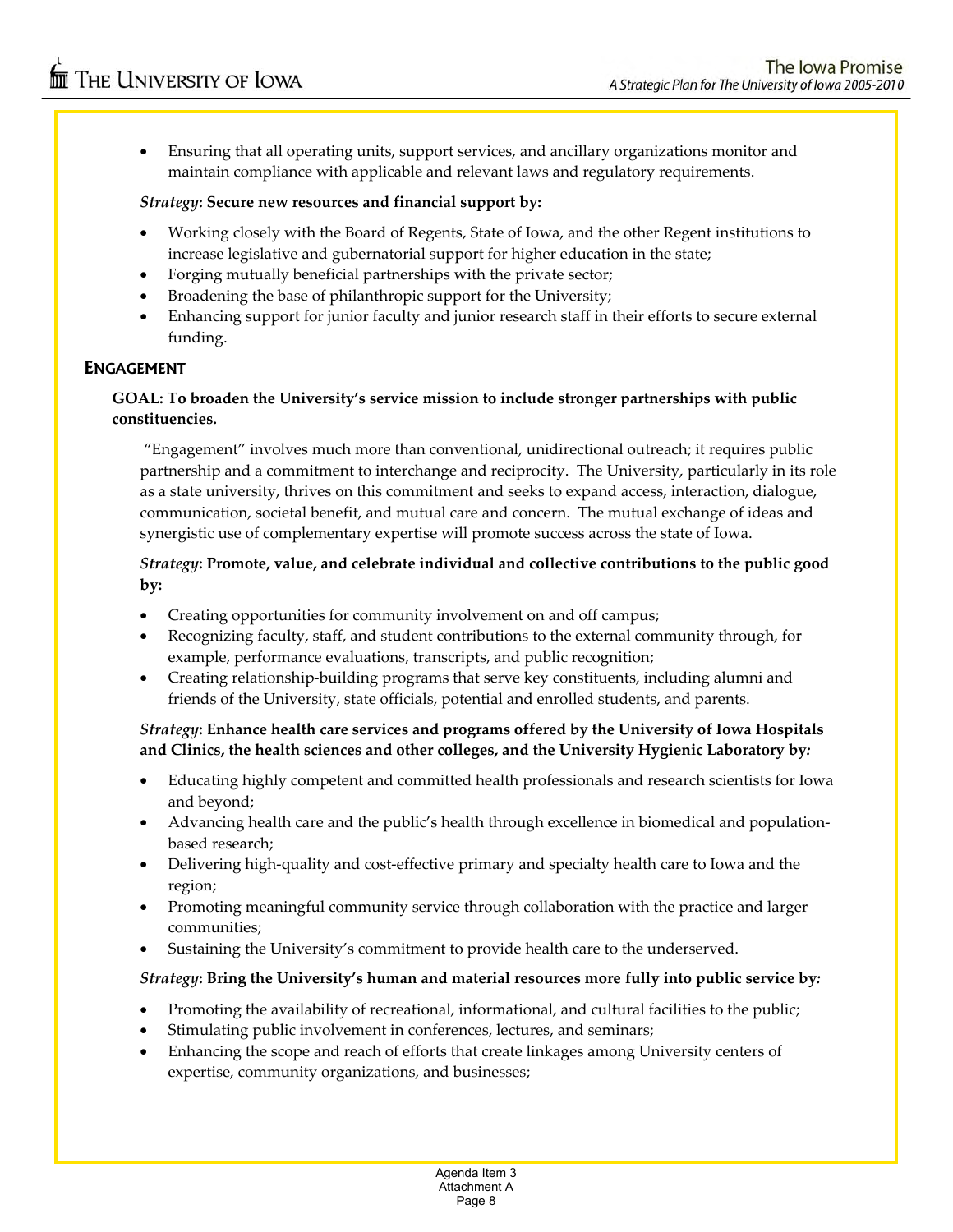• Strengthening the other components of the state's education system through outreach to K‐12 students and teachers.

### *Strategy***: Facilitate faculty, staff, and student entrepreneurship, the commercialization of inventions, and engagement with external partners in supporting economic development by:**

- Establishing an environment conducive to the development and promotion of faculty, staff, and student ideas;
- Increasing partnerships with state, community, and regional economic development organizations that participate in business recruitment, retention, and growth activities;
- Collaborating with external partners to create a more sustainable region and to leverage Iowa's natural resources;
- Facilitating the transfer of University technology and intellectual property to the business sector, particularly to business entities within Iowa.

### *Strategy***: Maximize the value of the University's academic programs and career services for Iowa's workforce by:**

- Working with Iowa businesses, community colleges, and others to reinvigorate cooperative education, internship programs, and workforce evaluation;
- Creating a stronger integration of student recruitment, advising, and career development services and programs;
- Strategically delivering degree programs, lifelong learning, continuing education, and professional development courses to Iowans and Iowa businesses through on‐campus and distance education offerings.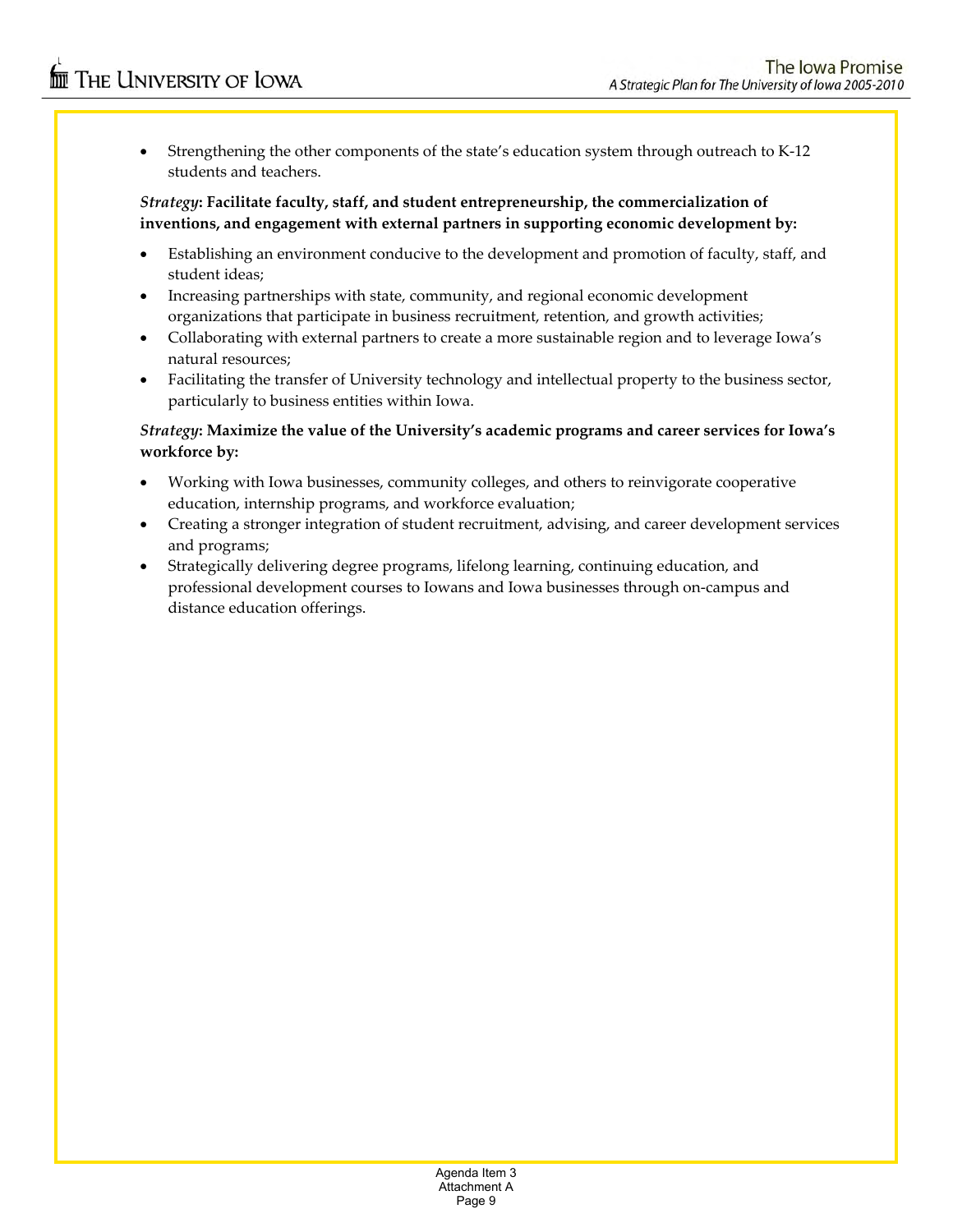### **PLANNING ASSUMPTIONS FOR THE UNIVERSITY OF IOWA, 2005-2010**

Strategic planning serves a number of purposes. First and foremost, it allows for the explicit stating of principles that bind the community to a sense of purpose. Second, it highlights areas of focus that the University's faculty and leaders have agreed to address. The completion of a written plan, though, is only the first step in a process of continuous improvement that must be dynamic. Those who develop the plan cannot forecast with confidence all the factors that will influence decision making over the planning period; therefore, University leaders must regularly assess those factors, prepare action plans, and share with the community how their decisions relate to the items targeted in the strategic plan. In addition, colleges and units will develop their own strategic or action plans, and align them with this University‐ wide plan. The University of Iowa Hospital and Clinics, the Roy J. and Lucille A. Carver College of Medicine, and the Colleges of Dentistry and Education, for example, have already begun this process.

In recent years, restraints on state support for public higher education have driven universities to rely more heavily on tuition for the revenue they need, in turn raising serious concerns about access to higher education and thus about the public purpose of institutions like The University of Iowa. In this uncertain academic economy, it is incumbent on public universities not only to seek new ways to generate revenue but also to find a new formula for reconciling access with excellence. The University will not be able to accomplish all that it wants to; instead, University leaders must focus on what can be done particularly well, while at the same time offering the excellent core programs that all great universities must provide. This will entail difficult choices about the University's basic priorities and its opportunities for real distinction.

This strategic plan, therefore, does not capture all that the University wants to do; it is meant, instead, as a starting point, given our knowledge of the current environment, from which to focus the University's efforts and make effective use of its resources. While a growing resource base will hasten progress toward a larger breadth of strategic goals, University leaders are committed to improving performance in strategic areas regardless of changes in the resource base.

### **University Status and Environment**

The University of Iowa is the state's most comprehensive university. Classified by the Carnegie Foundation as an "extensive" doctoral/research university, the University offers a robust array of graduate and professional programs while maintaining a long tradition of quality in the arts and sciences—the "core" in which all great universities must excel.

The University of Iowa serves the people of the state as a resource for education, health care, culture, and economic vitality. Nearly 70,000 University of Iowa alumni live and work in the state. The University educates half of the state's physicians, nearly half of its pharmacists, 80 percent of its dentists, and teachers and administrators in 70 percent of its K‐12 school districts. The University's internationally recognized health sciences center served patients through more than 850,000 clinic visits in fiscal year 2004, including visits to 250 outreach clinics in over 60 Iowa communities. The University's libraries, museums, cultural events, and performing arts venues enrich the lives of Iowans across the state. The University also contributes to the community through robust business services and technology transfer. University researchers generate and file an average of more than 80 new patent applications each year, and bring in over \$300 million in external grant and contract support annually. In fiscal year 2004, for every one dollar invested by the state, the University generated an additional five dollars from other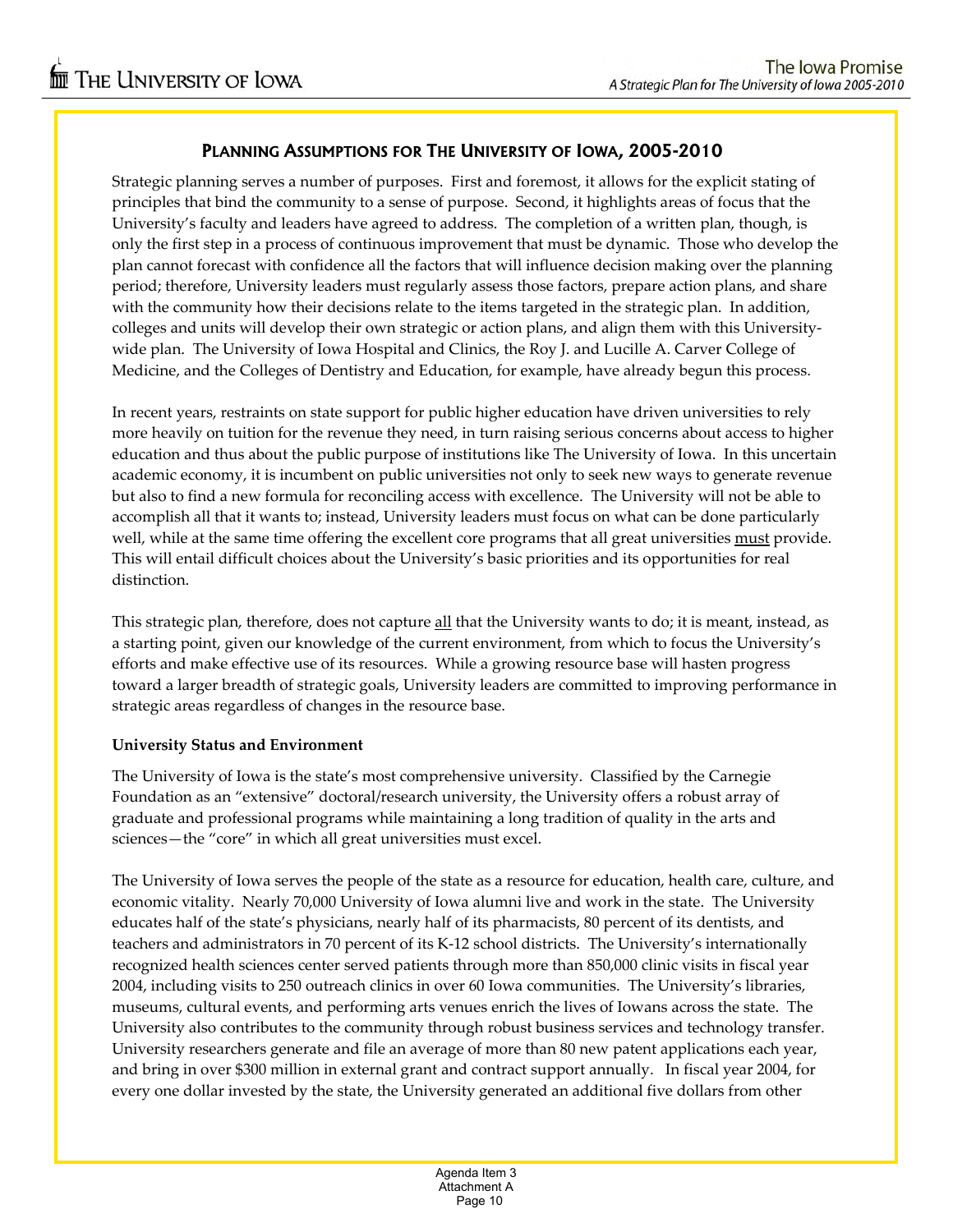sources—more than two dollars of that from sources outside of Iowa. In 2004, moreover, almost 66,000 University friends and alumni made more than 113,000 charitable gifts totaling \$77.3 million to support University programs.

While the University is dedicated to its role in serving the people of Iowa, it also is a national and international research university. It regularly benchmarks itself against an official, Regentally defined peer group of distinguished universities. Included in that group are Michigan, UCLA, North Carolina, Illinois, and Wisconsin, all of which are ranked among the top ten public institutions in the country. The University of Iowa is ranked among the top 20 public institutions and competes in the national and international higher education markets for the best faculty and graduate and professional students; moreover, the contributions of its faculty, staff, and students extend far beyond Iowa's borders.

The University's planning has been informed by awareness of its local, national, and international roles, and by examining and understanding both its strengths and the challenges it faces.

### **Widely shared views of University strengths**

- Excellent national and international academic reputation in teaching and research
- A strong tradition in the arts, sciences, and humanities
- First‐rate professional colleges
- Health sciences programs nationally and internationally recognized for professional leadership
- A comprehensive campus that includes a financially self‐supporting university‐owned hospital
- A history of attracting excellent faculty who achieve national and international recognition in their disciplines
- Membership in the Committee for Institutional Cooperation (CIC), the academic consortium of the universities of the Big Ten Conference
- Significant research productivity and funding
- Excellent library collections and services
- Several graduate programs ranked best in the nation and a significant number of graduate and professional programs ranked in the top 10‐25 percent nationally
- Long-standing innovation in academic and creative offerings
- A culture that supports interdisciplinary program development
- A strong undergraduate program that offers excellent value for resident and nonresident students
- Rigorous academic requirements (including foreign language studies)
- Strong and effective shared governance
- Dedicated and talented General Service and Professional and Scientific staff coupled with professionalism among peers
- Ongoing efforts to improve the campus climate for all University citizens
- Nationally recognized athletic programs with a legacy of leadership in gender equity
- Mature technology transfer and economic development opportunities
- Successful private fund‐raising through the partnership between the University and The University of Iowa Foundation
- Distinguished and involved alumni
- A tradition of support from the citizens of the state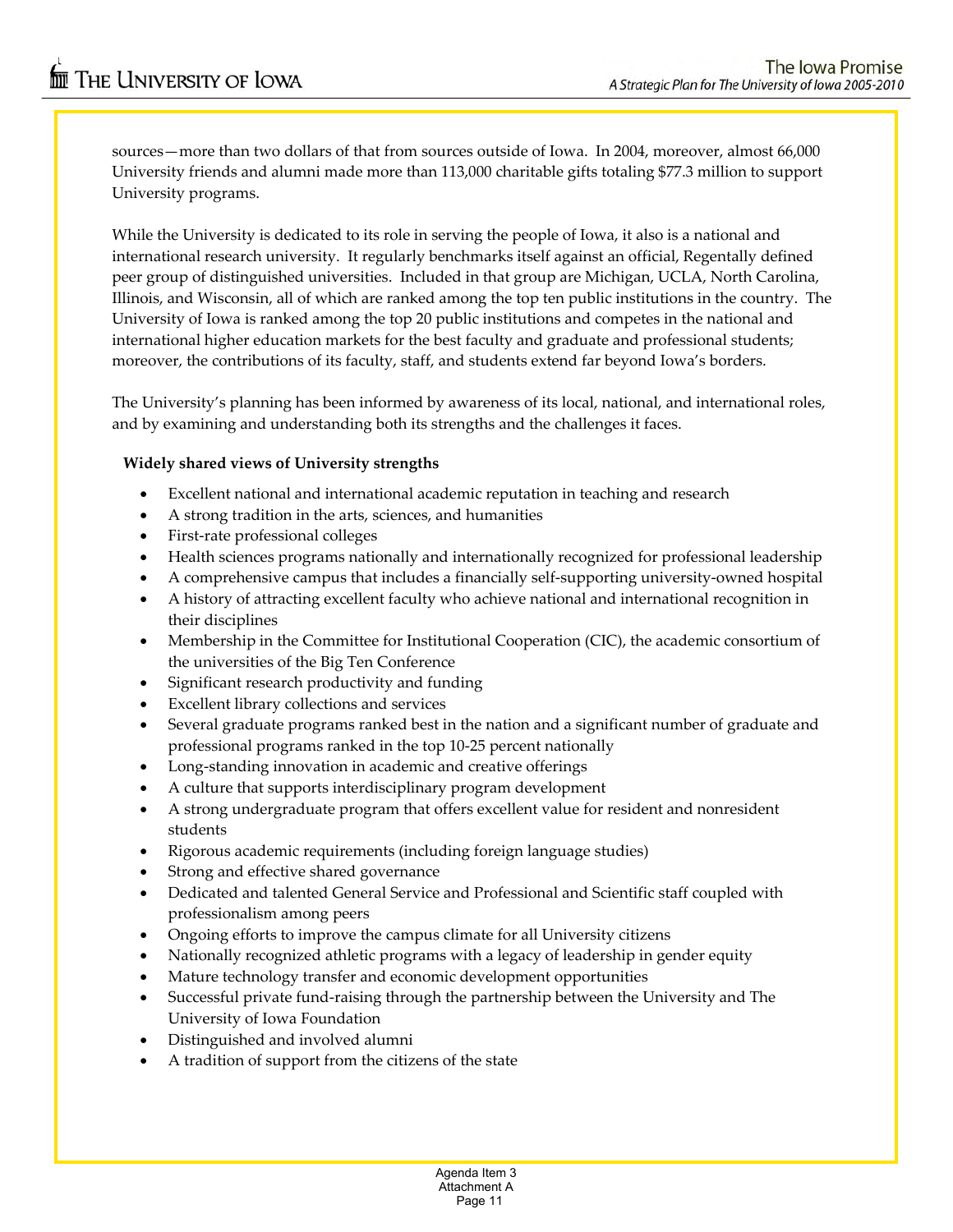### **Challenges facing the University**

- Retaining the most talented faculty and staff
- Maintaining national and international reputation and competitiveness alongside service to the state of Iowa
- Selecting and investing in academic programs that will enhance the University's stature
- Striking the appropriate balance between access and quality in admissions and financial aid policies
- Communicating with constituencies in ways that clearly demonstrate the University's efforts and accomplishments
- Continually reevaluating administrative policy and procedures in periods of change
- Responding to a rapid growth of external regulations
- Aligning resources with aspirations
- Recruiting and retaining a diverse faculty, staff, and student body
- Building and maintaining modern teaching and research facilities
- Maintaining an attractive, safe, and functional physical environment
- Maintaining a strong library research collection given the high cost of information resources
- Competing more vigorously for top undergraduate students, both resident and nonresident

### **Critical Resources**

The rate at which the University accomplishes its strategic goals will be a function of its critical resources, including—in addition to its most critical resource, its faculty and staff—the budget, student body size and demographics, space, and technology. The University's planning has been informed by an understanding of the current status of these critical resources; given the uncertainty of their future status, the plan gives University leaders a context for judicious decisions about their effective allocation regardless of unforeseen developments.

### **Budget**

### *State Appropriations and Tuition*

The University's top budget priority is raising faculty salaries to be consistent with peers and restoring faculty lines lost in recent years due to budget reductions. The competitiveness of faculty salaries has slipped over the past decade, increasingly hampering recruitment and retention efforts. Recent budget uncertainty also has created situations in which colleges have delayed making tenure track faculty appointments because of the long-term investment required to support such hires. These two items are at the center of a Board of Regents, State of Iowa initiative for new state appropriation support: \$40 million enterprisewide per year for the four years commencing on July 1, 2005. At the same time that the University seeks to improve faculty salaries, it will seek to maintain the competitiveness of staff salaries.

The Regent plan has two other important components. First, each Regent institution must reallocate one dollar for every two dollars in new operating appropriations received by the Regents. Regent institutions will compete for new appropriations based on how well they reallocate their base budgets to meet their highest‐priority needs. Units must think strategically, therefore, about how all resources—existing and new—will be deployed. Second, the Regent plan calls for a moderation of tuition increases for resident undergraduate and graduate students. Coupled with the request for new appropriations, this moderation will help the Regent institutions and the citizens of Iowa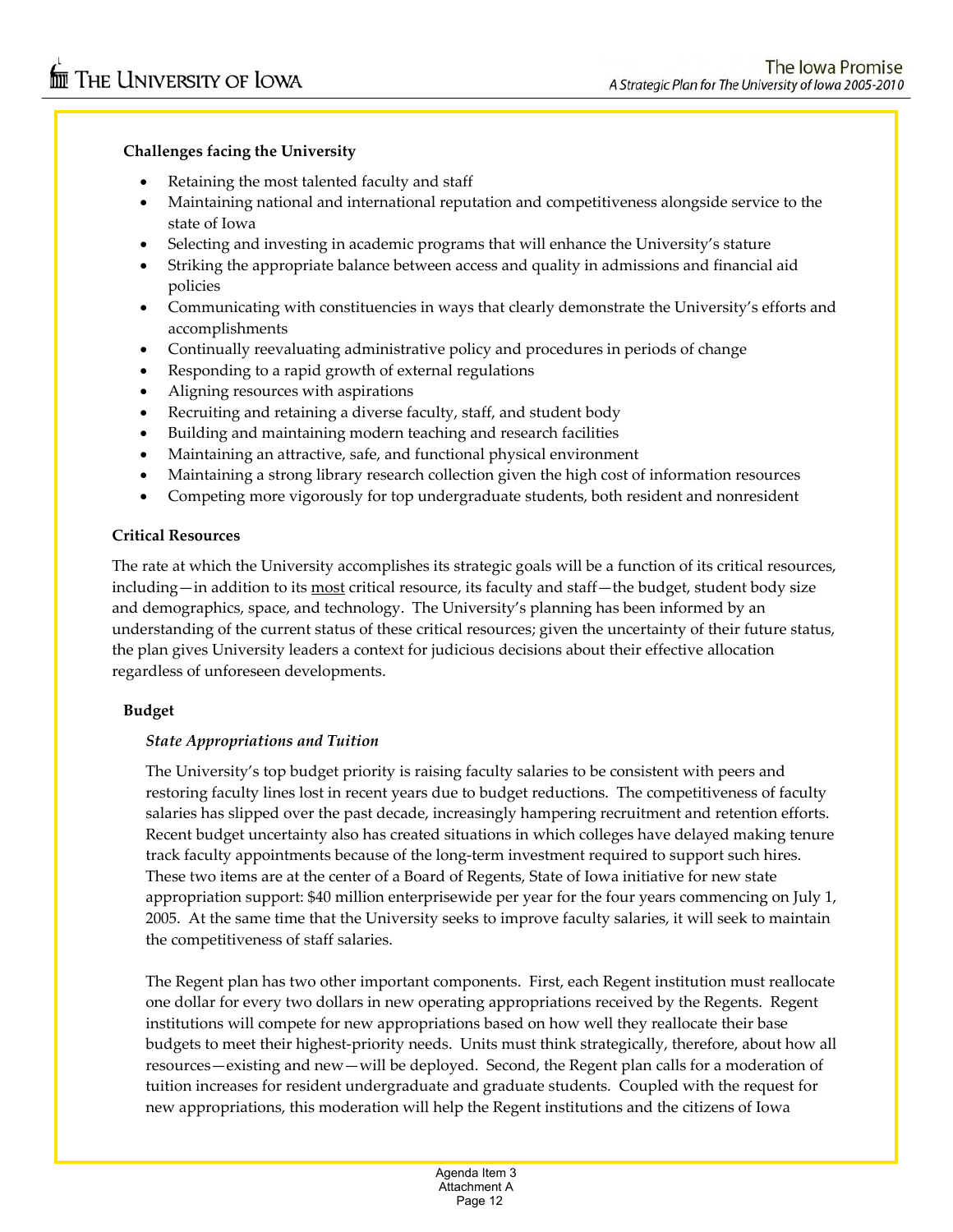together to build upon the substantial investments of the past. Tuition rates for nonresident undergraduate, graduate, and professional students will continue to be set in response to the market factors for those students.

Focusing on the need for new appropriations for faculty salaries and faculty lines, the Board of Regents, State of Iowa has advanced a limited capital request for FY2006 and FY2007. The request includes \$15 million for deferred maintenance and to correct fire and environmental safety deficiencies each year. In this area, too, the Regent universities will be required during the planning cycle to reallocate one dollar of their existing base budgets for every two dollars in new capital appropriations received. Also, the Regents' capital plan includes requests for state construction funding for a very limited number of new facilities in the years FY2008 to FY2010.

### *Research Funding*

Research funding, particularly that generated from external sources, is an important component of the University budget. While the amounts and sources of funding vary widely according to discipline, the University anticipates that overall growth of external grants and contracts will average 2.5 to 5 percent per year.

### *Clinical Enterprise*

The University of Iowa's clinical enterprise comprises the UI Hospitals and Clinics, the 650 practicing physicians of the UI Carver College of Medicine, and their joint activities as Iowa's only comprehensive academic medical center. Also part of the health sciences campus is the University Hygienic Laboratory, which serves as the state's public health and environmental laboratory and is a leader nationally in bioterrorism response‐readiness. During fiscal year 2004, the enterprise admitted 50,324 patients, delivered 1,545 newborns, and recorded more than 850,000 total clinic visits at UI Hospitals and Clinics and some 250 outreach clinics in over 60 Iowa communities throughout the state. Together, these clinical partners represent "the academic difference" in addressing the comprehensive health and health care needs of all Iowans. From cutting‐edge biomedical research, to highly specialized services, to managing the needs of patients with complex medical conditions, to caring for low‐income, uninsured, and vulnerable populations, the University's clinical enterprise plays an invaluable role in keeping Iowans healthy.

The University's clinical enterprise will face a difficult reimbursement environment in the years ahead. Within this environment, the enterprise's faculty and staff will continue to demonstrate their dedication to the highest level of patient care, research, and education.

### *Administrative Efficiencies*

At its December 2003 meeting, the Board of Regents, State of Iowa adopted an "Administrative Services Transformation" resolution that, in part, directed the university presidents to propose methods to achieve administrative efficiencies and other cost‐containment measures through enterprisewide collaboration. In December 2004, the Board accepted proposals from the three universities to reorganize three units: internal audit, risk management, and fleet operations. The universities will study additional areas for potential restructuring and cost‐saving measures during fiscal years 2005 to 2007, with a target to implement additional changes during the two-and-a-halfyear period. In addition, other areas of the University are independently investigating potential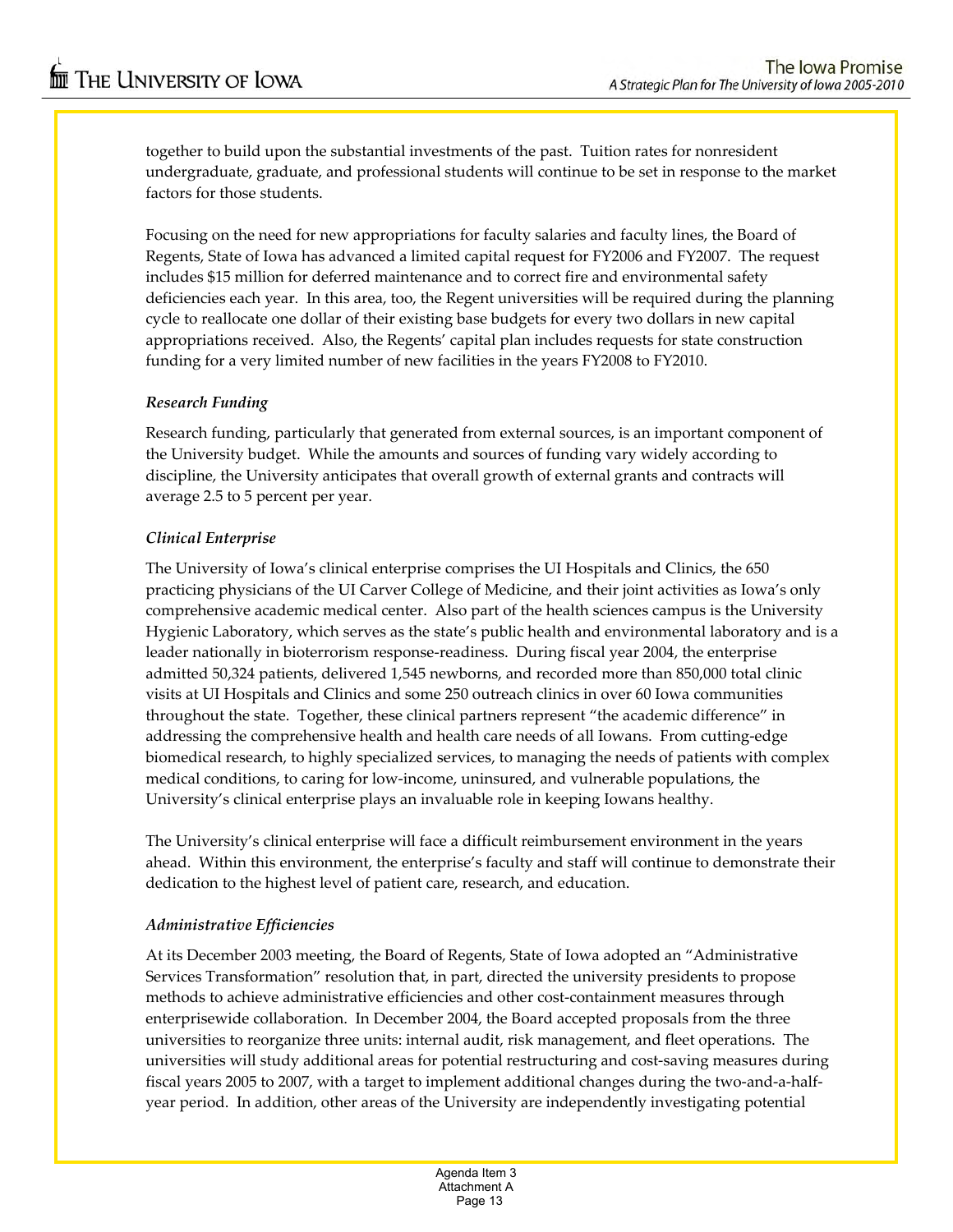efficiencies through collaboration, as evidenced, for example, by the Regent-wide strategic plan for distance education.

### **Student Body**

The University of Iowa has reached a student population of almost 30,000 students, including over 20,000 undergraduates. An undergraduate population that is too large affects the University's capacity to provide high‐quality educational services by taxing its resources, including residence hall space, classroom space, and faculty-student ratios. Over the next five years, the University will strive to maintain an undergraduate population at or slightly below the current level, even in the event of increasing in‐ and out‐of‐state applications. The University anticipates that the proportion of residents and nonresidents will remain relatively constant and hopes to recruit an undergraduate population that can succeed at a comprehensive research university, thereby improving retention rates, graduation rates, and time‐to‐degree.

### **Space**

Within the first 18 months of the planning period, four new General Fund‐supported buildings will be completed: the Adler Journalism and Mass Communication Building, the Pomerantz Center (career, advising, and other student services), the new Art and Art History Building, and the Carver Biomedical Research Building. Private philanthropy has played an important role in these projects. While the University highlighted new construction projects in its previous five-year planning period, in the current planning period it will put renovation of existing General Fund facilities and an emphasis on student life facilities at the fore.

Pursuant to the most recent five‐year capital plan and state budget request adopted by the Board of Regents, State of Iowa, capital expenditures in the near term will focus primarily on basic infrastructure needs, addressing deferred maintenance needs, and renovation of existing General Fund‐supported buildings—in particular, the Chemistry Building and the existing Art and Art History Building. Planning and construction for these projects will take place over the next five‐year period. The highest priority for new construction on the Regents‐approved capital list for the University is a new home for the College of Public Health.

The theme of renovation of existing facilities carries over to auxiliary enterprises as well. The highly visible Kinnick Stadium project was motivated by the need to replace the aging south end zone stands and improve basic services throughout the stadium. With the aid of private philanthropy, the entire project, including the construction of a new press/viewing box, will be completed over the course of the first two years of the planning period, in coordination with the football season.

Substantial improvements to student life space also are contemplated during the planning period. Space within the Iowa Memorial Union will be remodeled, and additional interior and exterior space designed to emphasize a connection with the Iowa River will be built. A major new east campus student recreation center will be developed and built, a west campus tennis‐recreation center will soon be under construction, and improvements to student residential and dining facilities are ongoing.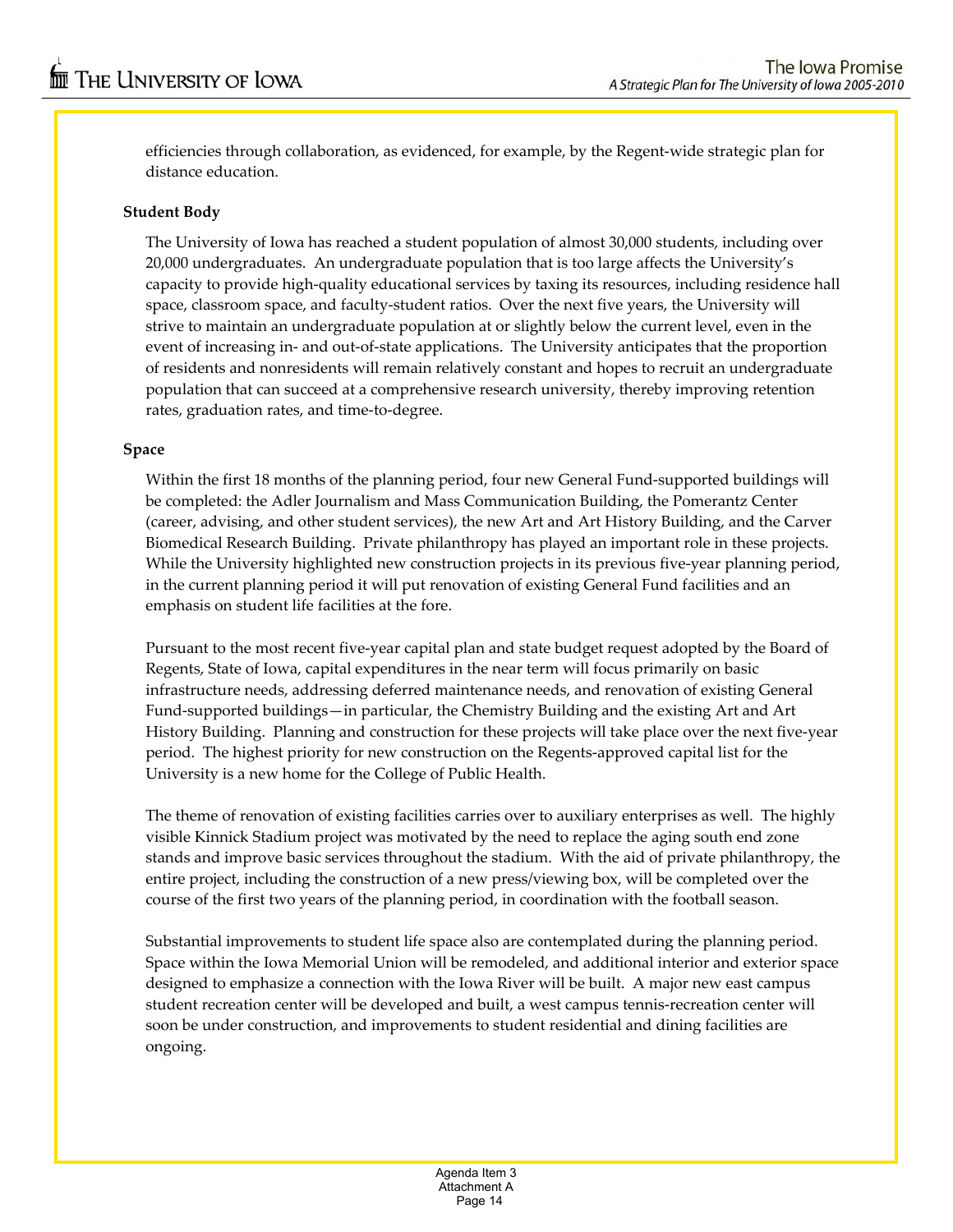## **Technology**

Information and other technology is central to the day‐to‐day life, instruction, research, and work process of virtually every faculty member, staff member, and student.

A key component of the current planning period will be the coordination, collaboration, and alignment of IT resources and service providers with each other and with collegiate and departmental goals. As part of the Administrative Services Transformation initiative for the Board of Regents, State of Iowa, information technology process improvement will continue both locally and in collaboration with the other Regent universities.

To align our information technology efforts with strategic directions outlined in this plan, new projects are planned and selected existing projects will receive higher priority or additional resources. Projects to help assure access to critical teaching and learning resources will include enhanced support and awareness for online technical training, expansion of the *Online@Iowa* course, evaluation of student e-mail systems, and continued opportunities for students to use new technologies such as wireless networking and video conferencing. Support for faculty using technology in their coursework will be enhanced through a new e-learning system and through expansion of the Student Instructional Technology Assistant program. A new student information system will support the recruiting, admissions, registration, and retention strategies of this plan. Improvements in the area of business continuity and security will ensure the availability of technology‐based services.

Researchers will benefit from improvements to both on- and off-campus networking, increases in data storage, provisioning of grid computing resources and our alignment with national cyber‐ infrastructure projects. Day‐to‐day computing will be enhanced through improved computer management and help desk systems, increased video conferencing, web conferencing, and other collaboration tools.

A project to investigate the need to establish a campuswide Institutional Repository to preserve and access the digital scholarly assets of the teaching and research community is jointly planned between the library and IT communities.

### **CONCLUSION**

This strategic plan articulates for the University community and for our constituents an understanding of who we are, what we do, and the values by which we define ourselves. It articulates as well our ambitious aspiration, five key goals we believe we must meet in order to achieve that aspiration, and an assessment of where the University stands today as we rededicate ourselves to these shared objectives.

The plan does not reflect everything that the University hopes to do over the next five years; nor does it represent an irrevocably fixed set of directives, since the planning process must be dynamic and adaptable. It will, however, serve—at the University level and also at the collegiate, departmental, and unit levels, where so many of the important decisions of the University are made—as the framework according to which we will make difficult decisions, focus our resources, and thereby advance the University's distinction as a leader in higher education.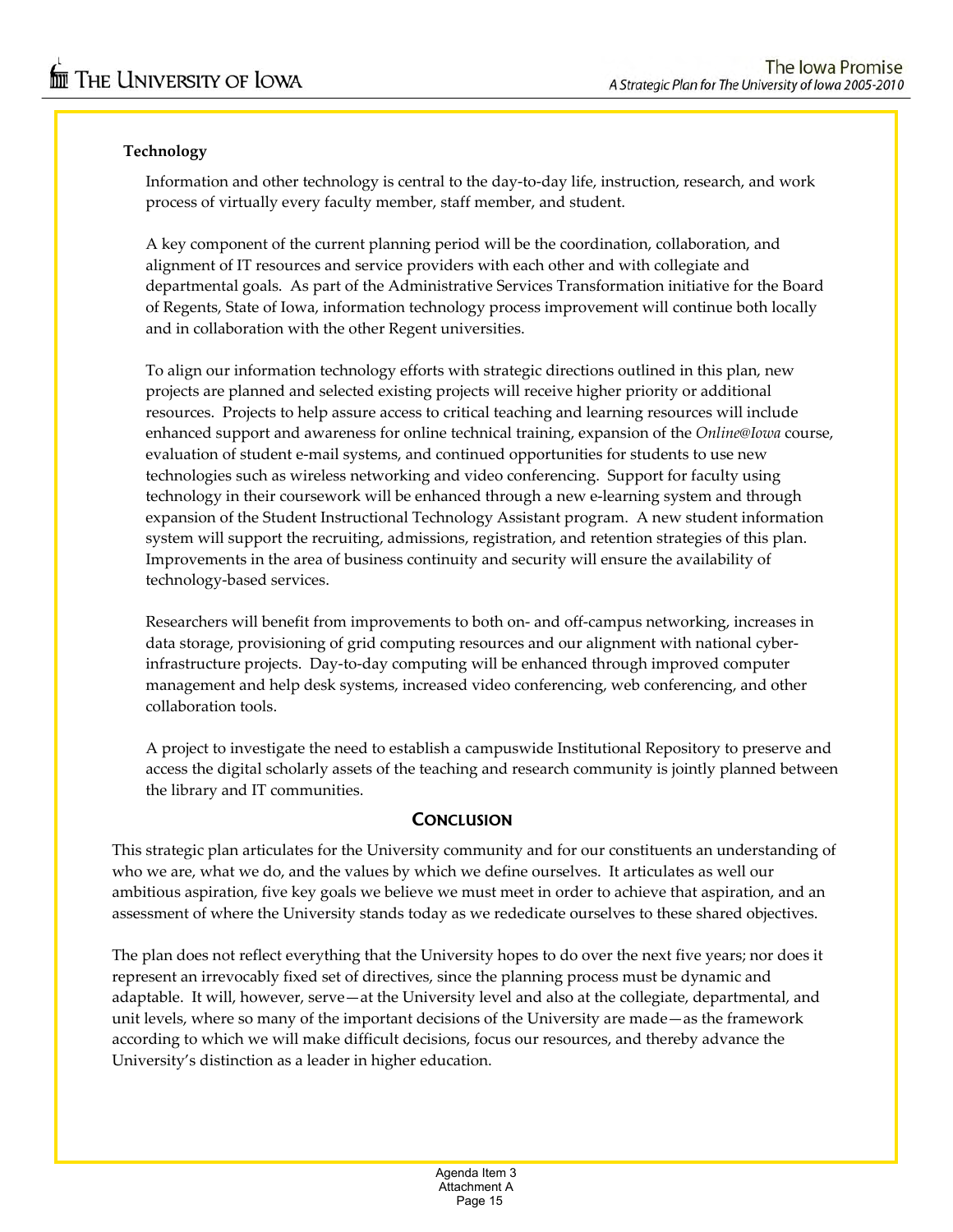### **APPENDIX: INDICATORS OF PROGRESS**

In each year of the 2005‐2010 planning period, the University will look to the following 45 indicators to measure our progress toward achieving the aspiration and goals articulated in this strategic plan. These indicators, a combination of institutional targets and peer benchmark measures, are not intended to evaluate every initiative described in the plan. Nor are they intended to stand alone; we also will monitor a wide variety of other measures that are reported in annual governance reports to the Board of Regents, State of Iowa, and elsewhere. However, these indicators will provide an annual snapshot of our overall progress, institutional health, and competitiveness among our peers.

### **Undergraduate Education**

|                | Indicator                                          | <b>Target</b>                                         |
|----------------|----------------------------------------------------|-------------------------------------------------------|
|                | <b>ACT</b> scores                                  | Improve mean ACT score from 24.7 to 26.5 (P)          |
|                | One-year retention rate                            | Increase from $83.2\%$ to $86.0\%$ (P)                |
| 3              | Six-year graduation rate                           | Increase from $66.2\%$ to $70.0\%$ (P)                |
| $\overline{4}$ | Percent of undergraduates who utilize career       | Establish benchmark and target after the opening of   |
|                | planning services                                  | new Career Center in 2005 (I)                         |
|                |                                                    | Increase undergraduate student participation from     |
| 5              | Study abroad participants                          | 713 students to 1,000 (I); increase graduate student  |
|                |                                                    | participation from 250 to 340 (I)                     |
| 6              | Complete a comprehensive study of the              | Committee report to recommend programmatic            |
|                | undergraduate experience at Iowa                   | improvements (I)                                      |
|                | Review collegiate general education requirements   | Committee report to recommend programmatic            |
| 7              | to ensure that all students receive a strong       | improvements (I)                                      |
|                | background in the arts and sciences                |                                                       |
| 8              | Create additional opportunities for students to    | Inventory current efforts and develop plans for       |
|                | engage in research, scholarship, and creative work | involving more students (I)                           |
| 9              | Number of First-Year Seminars                      | Increase from 13 to 50 sections per academic year (I) |

### **Graduate and Professional Education and Research**

|    | Indicator                                         | <b>Target</b>                                        |  |
|----|---------------------------------------------------|------------------------------------------------------|--|
| 10 | Pass rates on qualifying, licensing, and          | Maintain pass rates above peer means in selected     |  |
|    | certification exams                               | areas $(P)$                                          |  |
| 11 | Number of graduate students winning national      | 30 new awards in next five years (I)                 |  |
|    | fellowships or awards                             |                                                      |  |
| 12 | Time to PhD degree                                | Decrease the average from 6.7 years to 6.4 years (I) |  |
| 13 | Sponsored research                                | Increase external funding 2.5% per year (P)          |  |
|    | Sponsored research applications                   | Increase the number of annual external grant         |  |
| 14 |                                                   | applications from 3,041 to 3,200 (I)                 |  |
|    |                                                   | Increase to 10 the average number of national        |  |
|    | Fellowships and scholarships                      | faculty fellowships and scholarships awarded per     |  |
| 15 |                                                   | year (e.g. Guggenheim, Fulbright, NEA, and NEH)      |  |
|    |                                                   | $\rm _{(l)}$                                         |  |
| 16 | Graduate assistant salary and tuition scholarship |                                                      |  |
|    | levels                                            | Increase to top third of peer group $(P)$            |  |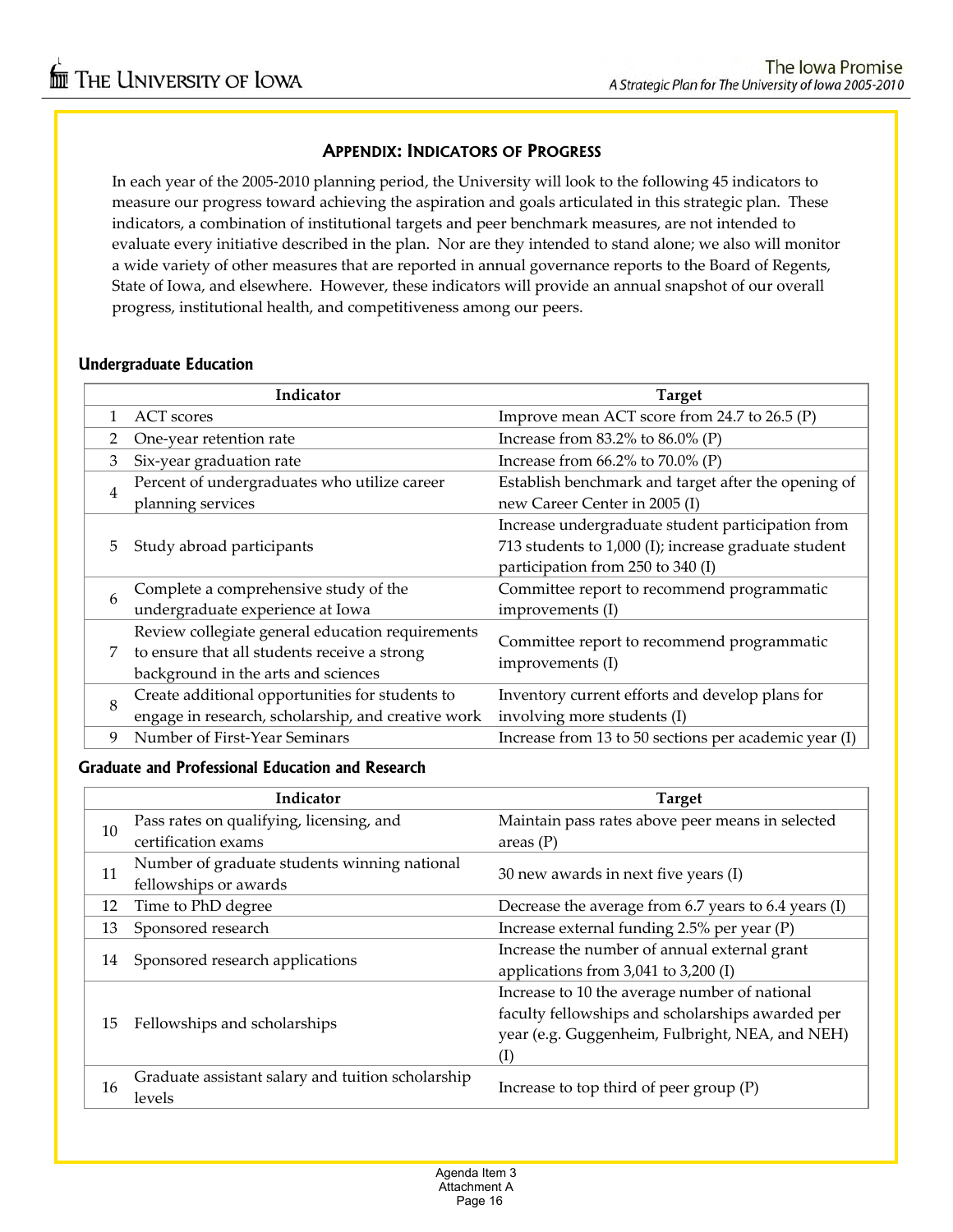17 Graduate fellowships and scholarships Redeploy block allocation to support the recruitment of higher quality graduate students (I)

### **Diversity**

|    | Indicator                                      | <b>Target</b>                                          |  |
|----|------------------------------------------------|--------------------------------------------------------|--|
| 18 | Climate measures reported in regular           | Establish benchmark and target after the completion    |  |
|    | campuswide survey                              | of the campuswide survey (currently ongoing) (I)       |  |
| 19 | Minority student representation                | Increase from 8.7% to $10.9\%$ (P)                     |  |
| 20 | International student representation           | Increase from $7.0\%$ to $9.0\%$ (I)                   |  |
| 21 | Minority tenured/tenure track faculty          | Increase from $13.6\%$ to $16.0\%$ (P)                 |  |
|    | representation                                 |                                                        |  |
| 22 | Women tenured/tenure track faculty             | Increase from $27.7\%$ to $32.0\%$ (P)                 |  |
|    | representation                                 |                                                        |  |
| 23 | Women in executive positions                   | Increase from $32.1\%$ to $37.0\%$ (I)                 |  |
| 24 | Minorities in executive positions              | Increase from $6.7\%$ to $8.0\%$ (I)                   |  |
| 25 | Minority P&S staff representation              | Increase from $6.5\%$ to $7.5\%$ (I)                   |  |
|    | Undergraduate minority student first-year      |                                                        |  |
| 26 | retention rate                                 | Increase from 79.6% to 85.2% (I)                       |  |
| 27 | Central support of diversity hires through the | Increase budget pool from \$800,000 to \$1,300,000 (I) |  |
|    | Faculty Diversity Opportunities Program (FDOP) |                                                        |  |

### **Vitality**

|    | Indicator                                         | <b>Target</b>                                          |  |
|----|---------------------------------------------------|--------------------------------------------------------|--|
| 28 | Nonclinical tenured/tenure track faculty salaries | Increase to top third of peer group (P)                |  |
| 29 | Clinical medicine salaries                        | Increase to 50th percentile in AAMC (P)                |  |
|    |                                                   | Monitor salaries of P&S employees at CIC               |  |
| 30 | P&S salaries                                      | institutions on an annual basis. Make                  |  |
|    |                                                   | determinations annually related to the                 |  |
|    |                                                   | competitiveness of UI P&S salaries. (P)                |  |
| 31 | Association of Research Libraries (ARL) rank      | Maintain top 15 ranking among public research          |  |
|    | among public research universities                | libraries $(P)$                                        |  |
|    |                                                   | Increase annual total gift productivity through the    |  |
| 32 | Total gift productivity                           | UI Foundation from \$144.5 million to \$200.0 million  |  |
|    |                                                   | (I)                                                    |  |
| 33 | Space needs assessment and allocation policies    | Create comprehensive plans and policies to assure      |  |
|    |                                                   | optimum use of existing and new space (I)              |  |
|    |                                                   | 50% participation of faculty and staff in survey (I);  |  |
| 34 | Health risk assessment                            | 50% participation of identified at-risk individuals in |  |
|    |                                                   | campus health programs (I)                             |  |
| 35 | Faculty/staff participation in development and    | Increase annual enrollment in programs from 9,300      |  |
|    | leadership programs                               | to $10,250$ (I)                                        |  |
| 36 | Percent of employees receiving annual             | Increase from 85.0% to 100.0% (I)                      |  |
|    | performance reviews                               |                                                        |  |
| 37 | Administrative transformation                     | Conduct six reviews per year during first three        |  |
|    |                                                   | years of planning period (I)                           |  |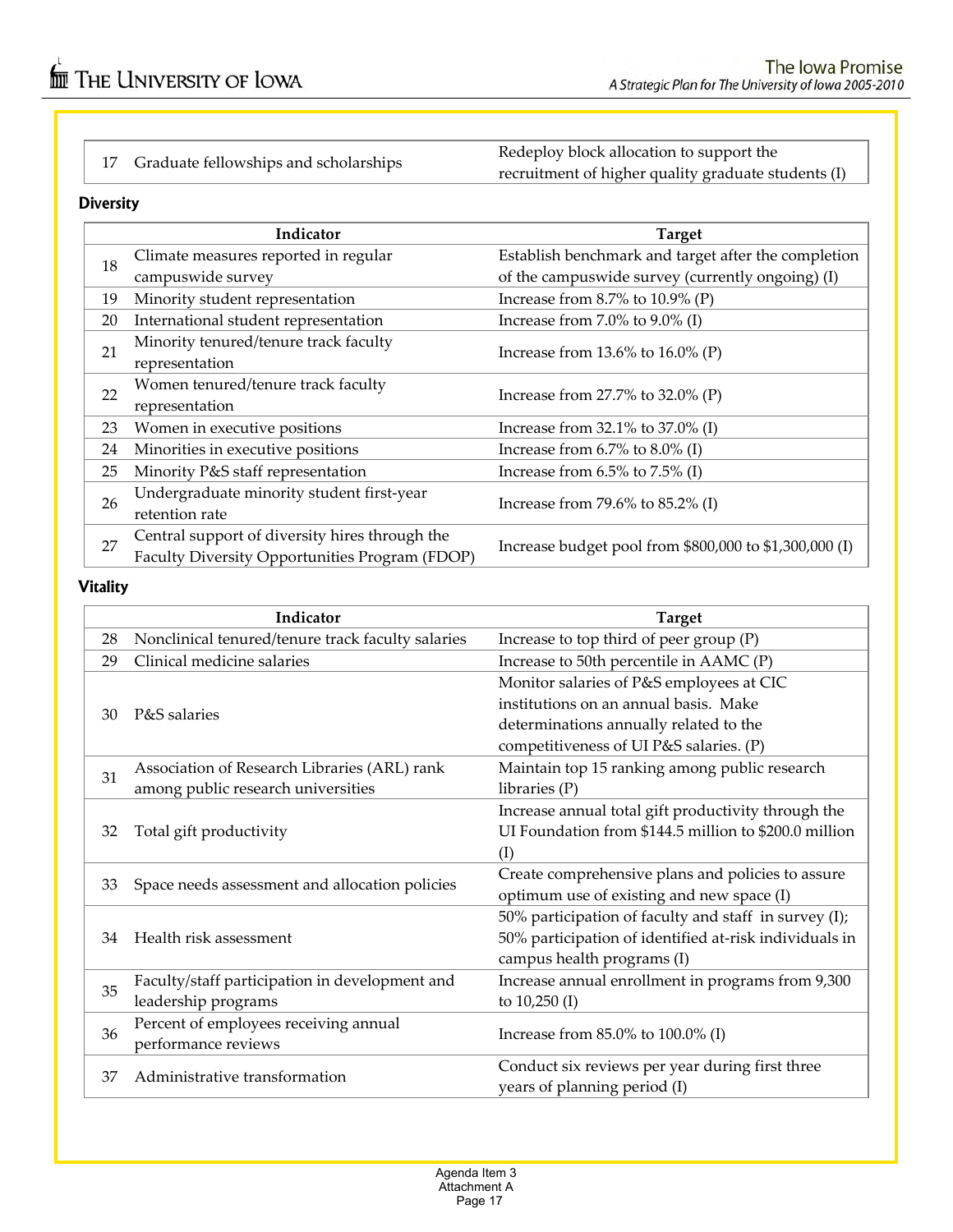|    |                                              | Reallocate \$1 for every \$2 in new capital          |
|----|----------------------------------------------|------------------------------------------------------|
| 38 | Deferred maintenance and safety improvements | appropriations received to address critical deferred |
|    |                                              | maintenance and safety improvement needs (I)         |
|    |                                              | Appoint committee to study gender equity and         |
| 39 | Gender equity                                | develop action plan if deficiencies are found (I)    |
|    |                                              | Revisit the recommendations of the 1997 Task Force   |
| 40 | Arts and humanities initiatives              | on the Arts and Humanities; implement the campus     |
|    |                                              | dialog on the humanities envisioned in the AAU's     |
|    |                                              | 2004 report, "Reinvigorating the Humanities" (I)     |
|    |                                              |                                                      |

### **Engagement**

|    | Indicator                                                                                                                       | <b>Target</b>                                                                                                                                |
|----|---------------------------------------------------------------------------------------------------------------------------------|----------------------------------------------------------------------------------------------------------------------------------------------|
| 41 | UI contributions to external community                                                                                          | Develop recognition program for faculty, staff, and<br>students who make significant external<br>contributions (I)                           |
| 42 | Number of students participating in cooperative<br>education, community internship, service<br>learning, and volunteer programs | Collect information from all programs and set<br>targets $(I)$                                                                               |
| 43 | Patient satisfaction rating                                                                                                     | Improve outpatient mean score from 4.35 to 4.50<br>$(scale = 5.00)$ (I); improve inpatient mean score from<br>86.8 to 90.0 (scale=100.0) (I) |
| 44 | Number of options and licenses of UI intellectual<br>property                                                                   | Increase from 30 to 75 (I)                                                                                                                   |
| 45 | Tracking outreach and economic development<br>efforts                                                                           | Collect information on all outreach and economic<br>development efforts and set targets (I)                                                  |

(P) = Peer Benchmark  $(I)$  = Internal Target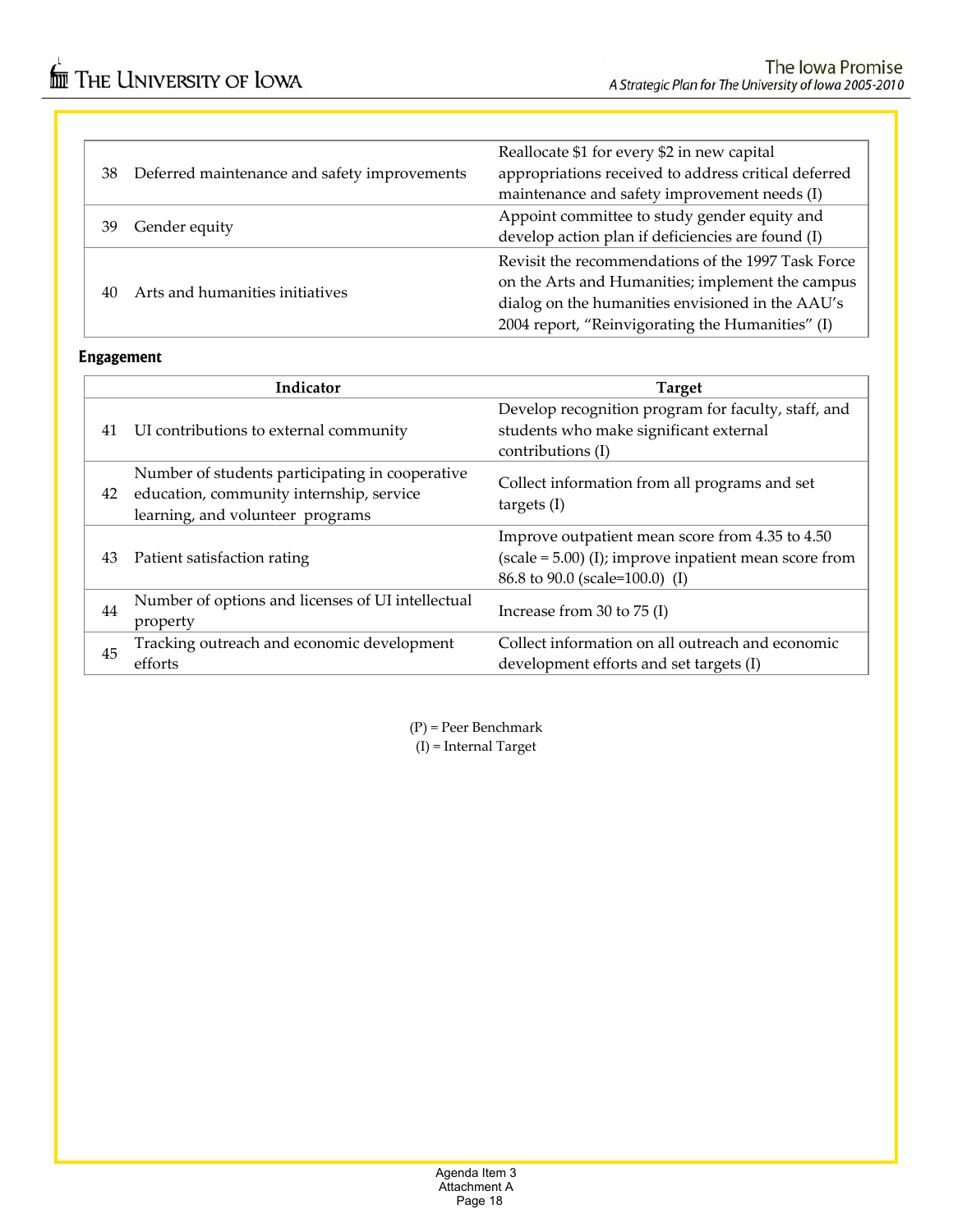

# **IOWA STATE UNIVERSITY** *Forward Thinking. 2005-2010 Strategic Plan*

# **Mission Create, share, and apply knowledge to make Iowa and the world a better place.**

- $\blacktriangleright$  Create knowledge through world-class scholarship in teaching, research, and creative endeavors.
- $\blacktriangleright$  Share knowledge through outstanding undergraduate, graduate, professional, and outreach programs.
- $\blacktriangleright$  Apply knowledge to improve the quality of life for current and future generations.

In carrying out its mission, Iowa State will increase and support diversity in the university community. Diversity enlivens the exchange of ideas, broadens scholarship, and prepares students for lifelong, productive participation in society.

### **Culture**

We accomplish our mission:

- $\blacktriangleright$  through innovation, collaboration, and continuous improvement,
- $\blacktriangleright$  with honesty, integrity, and professional ethics, and
- $\blacktriangleright$  with sensitivity and responsiveness to the needs of our state, nation, and the world.

### **Core Values**

We value:

- $\blacktriangleright$  land-grant ideals.
- $\blacktriangleright$  a diversity of ideas, peoples, and cultures,
- $\blacktriangleright$  intellectual freedom.
- $\blacktriangleright$  leadership, and
- $\blacktriangleright$  excellence in all we do.

### **Our Land-Grant Heritage**

Iowa State University was founded on the ideals that higher education should be accessible to all and that the university should teach liberal and practical subjects. These ideals are integral to the land-grant university, a special class of university created by the Morrill Act, passed by Congress in 1862. Iowa was the first state to accept the law's provisions. Iowa State University subsequently pioneered the idea of Extension – extending the university's knowledge to people throughout the state.

## **Vision** Iowa State University will be the best at advancing the land-grant ideals and **putting science and technology to work.**

Students will become broadly educated, global citizens who are culturally informed, technologically adept, and ready to lead. Faculty and staff will share a passion for creating, sharing, and applying knowledge to improve lives world-wide. Collaborations among partners both inside and outside the university community will flourish. The spirit of Iowa State University will be evident in the integration of the sciences and humanities and in the energy and creativity of its people.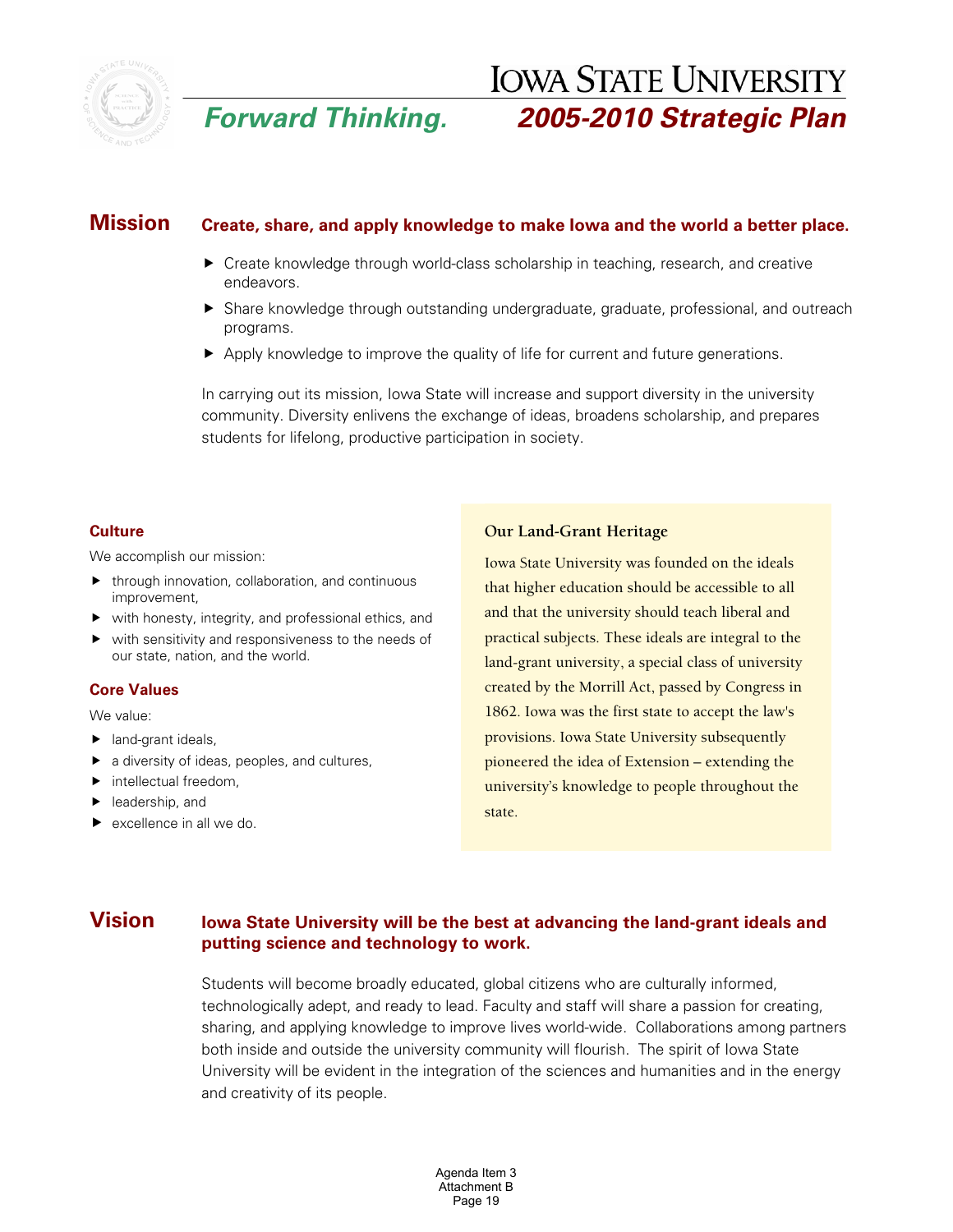# **Priorities for 2005-2010**

Iowa State is a leading international, comprehensive university with a wide range of dynamic and diverse programs and initiatives. The university commits to continuously evaluating, improving, and evolving these programs as well as exploring and innovating new areas of inquiry and application.

Five priority areas and accompanying goals for 2005-2010 have been identified to reinforce existing strengths and pursue our vision.

### **Priority: Education**

### **Strengthen undergraduate, graduate, and professional education to enhance student success at Iowa State University and beyond**.

### **Goals**

- **F** Improve the rigor, challenge, and international reputation of academic programs.
- $\blacktriangleright$  Strengthen students' critical thinking, creative abilities, and communication skills.
- **Filtum** Enhance students' understanding of global, cultural, ethical, and diversity issues.
- $\blacktriangleright$  Create an environment that welcomes students to explore a variety of disciplines and career paths.
- **F** Increase interdisciplinary and experiential learning opportunities, such as learning communities, service learning, internships, research experiences, and international exchanges.
- $\blacktriangleright$  Enhance programs for high-ability students.
- ▶ Partner with K-12 schools and community colleges to facilitate transfer to and student success at Iowa State University.
- $\blacktriangleright$  Enhance services to enable students to find rewarding careers.
- **P** Develop, recognize, and reward excellent teaching.

### **Priority: Programs**

### **Increase the number of graduate, professional, and research programs that are among the very best – especially in areas that build on university strengths and address local and global critical needs.**

### **Goals**

- Recruit and retain outstanding faculty who are or will be leaders in their fields.
- $\blacktriangleright$  Increase the number and elevate the overall quality of graduate and professional students.
- Everage strengths in science and technology to enhance research and scholarly excellence with emphasis on interdisciplinary initiatives involving biological, materials, and information sciences.
- $\blacktriangleright$  Enhance areas of excellence in the arts, humanities, and social sciences that build on and complement the university's unique strengths.
- $\blacktriangleright$  Improve facilities and support services for research.
- **F** Enhance the visibility of outstanding faculty members and staff, research accomplishments, and graduate and research programs.

### **Priority: Economic Impact Translate discoveries into viable technologies, products, and services to strengthen the economies of Iowa and the world.**

### **Goals**

- $\blacktriangleright$  Expand the use of intellectual property developed at Iowa State University.
- f Strengthen educational and outreach programs aimed at Iowa's economic, workforce, and technology development.
- $\blacktriangleright$  Foster an environment that encourages faculty, staff, and students to engage in transfer of technology and entrepreneurial activities.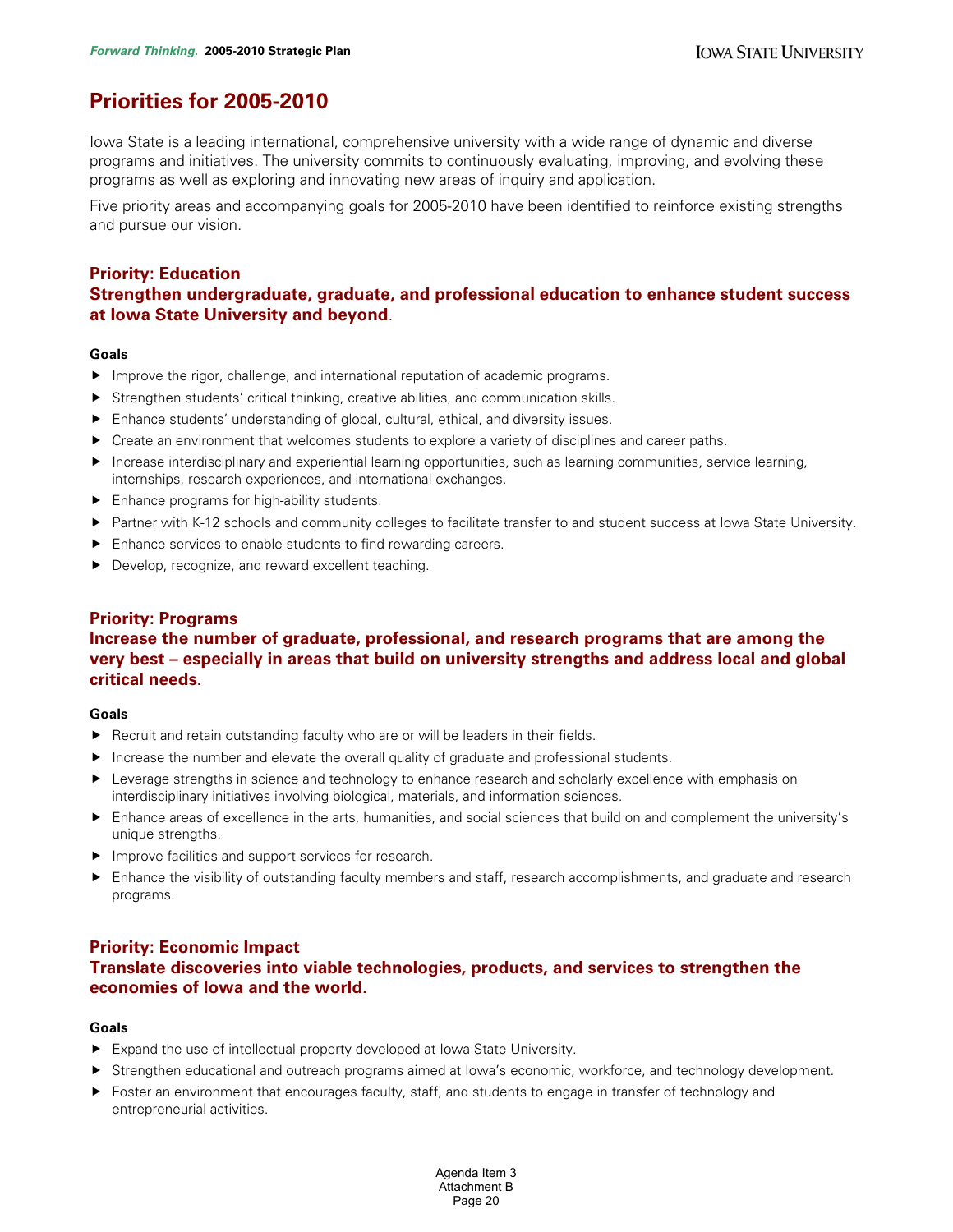# **Priority: Iowa Life Elevate the state's appeal as a place to live, learn, work, and play.**

### **Goals**

- For Strengthen our partnerships and communications with Iowans to better identify, address, and solve problems.
- $\blacktriangleright$  Enhance the vitality of Iowa's communities and well-being of its people.
- $\blacktriangleright$  Promote the wise use of lowa's resources and build a sustainable future.
- $\blacktriangleright$  Expand learning opportunities for lowans of all ages.
- **F** Partner with Iowans to strengthen their communities' economies and entrepreneurial capacities.

### **Priority: University Life Ensure that the university is a great place to learn and work.**

### **Goals**

- **F** Recruit and retain faculty, staff, and students who are dedicated to individual and organizational excellence and achievement.
- $\blacktriangleright$  Expand the diversity of people, ideas, and cultures, and nurture an environment in which diversity can thrive.
- ▶ Achieve a sustainable balance between responsibilities and resources that will allow the university to efficiently and effectively realize its vision.
- $\triangleright$  Foster an environment in which all members of the university community can contribute their fullest while pursuing satisfying personal lives.
- $\blacktriangleright$  Provide a rich array of extracurricular opportunities to learn, lead, and enjoy life.
- $\blacktriangleright$  Promote a university that conserves resources and enhances environmental quality.
- $\blacktriangleright$  Maintain the attractiveness of campus and improve the quality of its facilities.
- ▶ Advance the excellence of the university through enhanced connections between ISU and its family of alumni and friends.
- **F** Ensure that intercollegiate athletics programs are models of academic success, integrity, and competitiveness.

*Iowa State University, a Carnegie Doctoral/Research Extensive University, is accredited by the Higher Learning Commission, a commission of the North Central Association of Colleges and Schools. The university is a member of the Association of American Universities and the National Association of State Universities & Land-Grant Colleges.* 

*Iowa State University does not discriminate on the basis of race, color, age, religion, national origin, sexual orientation, sex, marital status, disability, or status as a U.S. Vietnam Era Veteran.*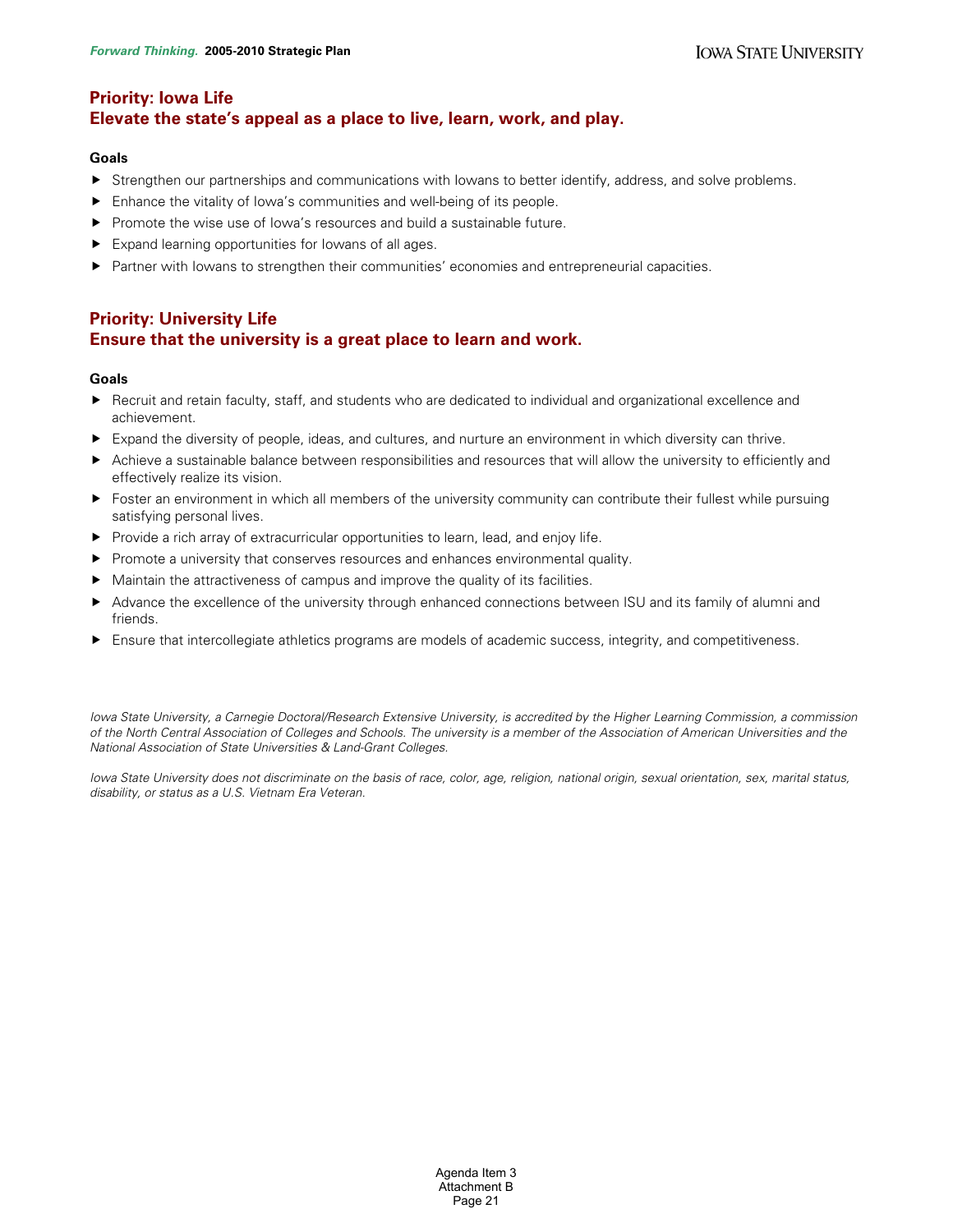### **2005-2010 Strategic Plan Performance Indicators**

### **IOWA STATE UNIVERSITY**

### **Targets are shown in blue**



**1 Total Enrollment** Brown: undergraduates - target: 20,500 Khaki: professional/graduates - target: 5,500 (headcount, fall enrollment)







**9 Academic Challenge**

Academic Challenge summary score from the National Survey of Student Engagement



African American, American Indian/Alaskan Native, Asian/Pacific Islander, & Hispanic (percent of fall enrollment)



**6 Six-Year Graduation Rate** Direct from high school undergraduates Khaki: all students Red: students of color (entry fall)



**10 Active Learning 11 Student-Faculty Interaction 12 Enriching Education** Active and Collaborative Learning summary score from the National Survey of Student Engagement



 **4 Faculty Diversity 3 Tenured/Tenure Eligible Faculty** Tenured & tenure eligible (T/TE) faculty (full time equivalent, October payroll)



All instructional faculty (fall enrollment & October payroll)

**41**

Student - Faculty Interaction summary score from the National Survey of Student Engagement



Women faculty: khaki, goal 35% Faculty of color: brown, goal 20% (percent of T/TE faculty, October payroll)



**8 Class Size**Percent of class sections with < 50 students (fall data)



Enriching Educational Experience summary score from the National Survey of Student Engagement

Agenda Item 3 Attachment BPage 22

15

**1994**

30

45

60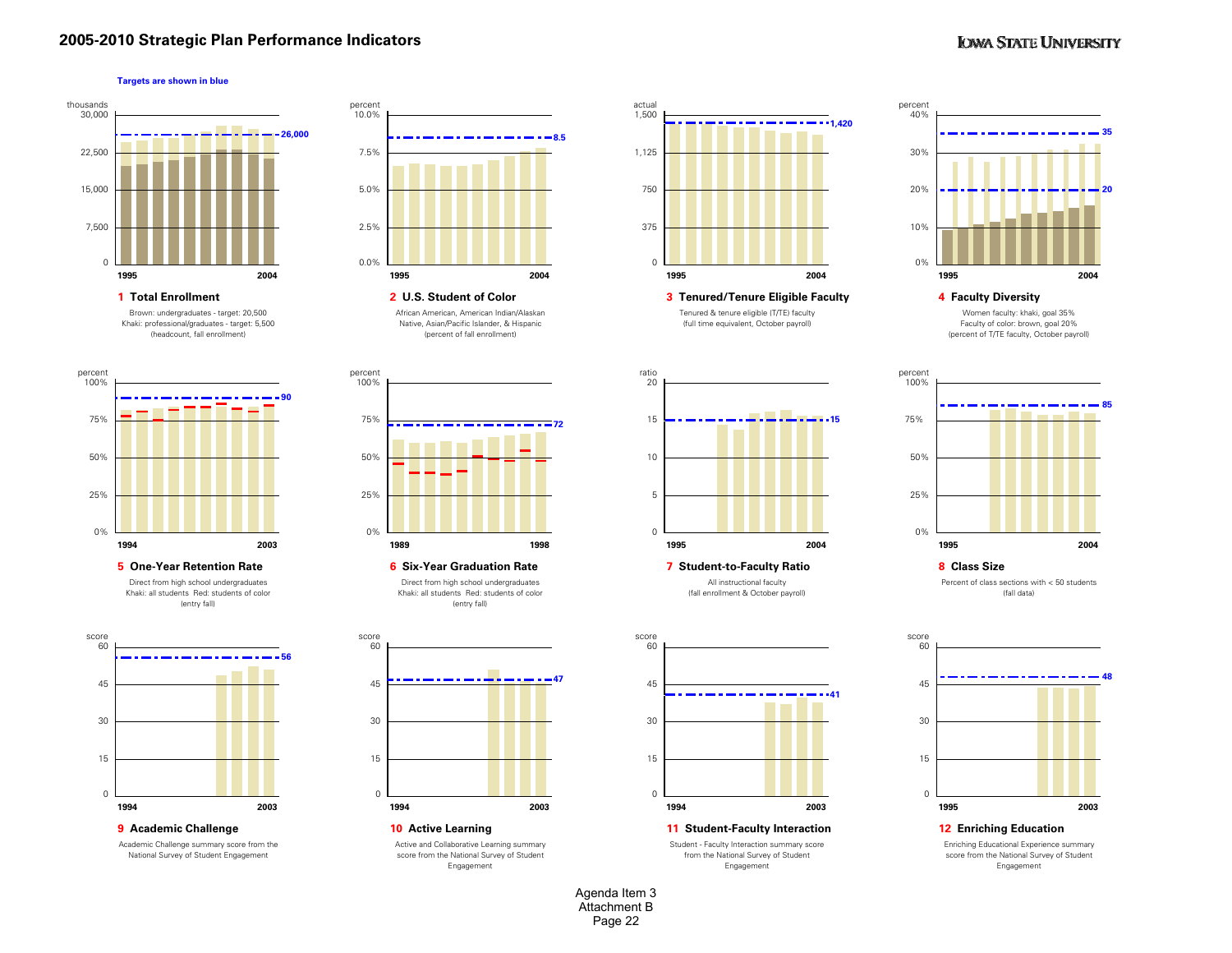



### **14 Citations**

Citations of articles published by ISU faculty reported in ISI Publication Index (new measure - obtaining data)



technologies developed at ISU (calendar year)



Iowans served by ISU Extension (fiscal year) **18 Iowans Served** 



**15 Doctorate Degrees** Doctorate degrees awarded (academic year)



**16 Faculty Salaries**

At 1.0, ISU salaries equal mean salaries at peer institutions (fiscal year)



### **19 Supportive Campus**

Supportive Campus Environment summary score from the National Survey of Student Engagement

### **20 Faculty and Staff Survey**

New indicator - measures and metrics to be determined

Agenda Item 3 Attachment BPage 23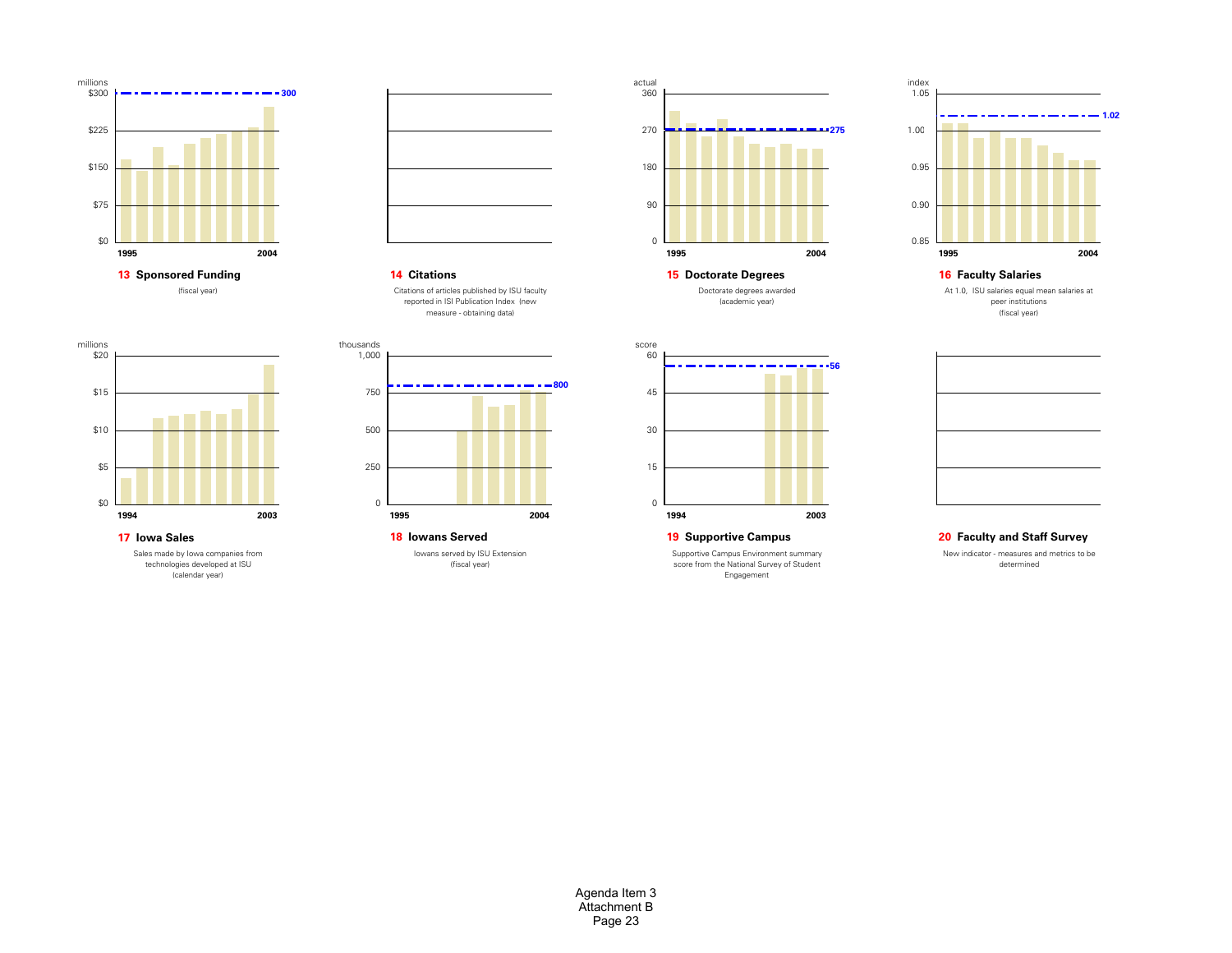# **2004-2009 University of Northern Iowa Strategic Plan Approved by UNI Cabinet December 20, 2004**

# *Culture*

The culture of The University of Northern Iowa is characterized by a long-standing commitment to student learning and to excellence in teaching. This commitment has been established through the development of an open, ethical and caring community that promotes diversity, honesty, integrity, respect, fairness, trust and civility among its members. This community has created a culture based on core values that include intellectual vitality, intellectual and academic freedom, the well-being of its members and service to others.

# *Values*

# **The University of Northern Iowa community values:**

- Excellence in all its endeavors
- Intellectual vitality
- Intellectual and academic freedom, dialogue and the free exchange of ideas
- Expansive awareness of multiple perspectives characteristic of a global society
- An ethical, caring and diverse community characterized by pluralism and civility
- Personalized learning
- The well being of its students, faculty and staff
- Service to the citizens of the State of Iowa, the nation and the world
- An appreciation of people with different backgrounds with an emphasis on gender, race/ethnicity, religion, age, sexual orientation, physical abilities, socioeconomic class, and national origin.

# *Vision*

The University of Northern Iowa will be the leader among the nation's finest public comprehensive universities, characterized by a multicultural and inclusive community with high-quality teaching/learning environments and socially responsible contributions to the State of Iowa, the nation, and the world.

# *Mission Statement*

The University of Northern Iowa is a comprehensive institution dedicated to providing a personalized learning environment, founded on a strong liberal arts curriculum. It is committed to being an intellectually and culturally diverse community. The University focuses both on undergraduate education, and on selected master's, doctoral and other graduate programs. It is characterized by excellence in three areas: teaching and learning; research, scholarship, and creative work; and service. Through its varied endeavors, UNI shares its expertise with, and provides service to, individuals, communities and organizations throughout the state, the nation and the world.

# *Focused Mission Statement*

The University of Northern Iowa offers a world-class university education, providing personalized experiences and creating a lifetime of opportunities.

> Agenda Item 3 Attachment C Page 24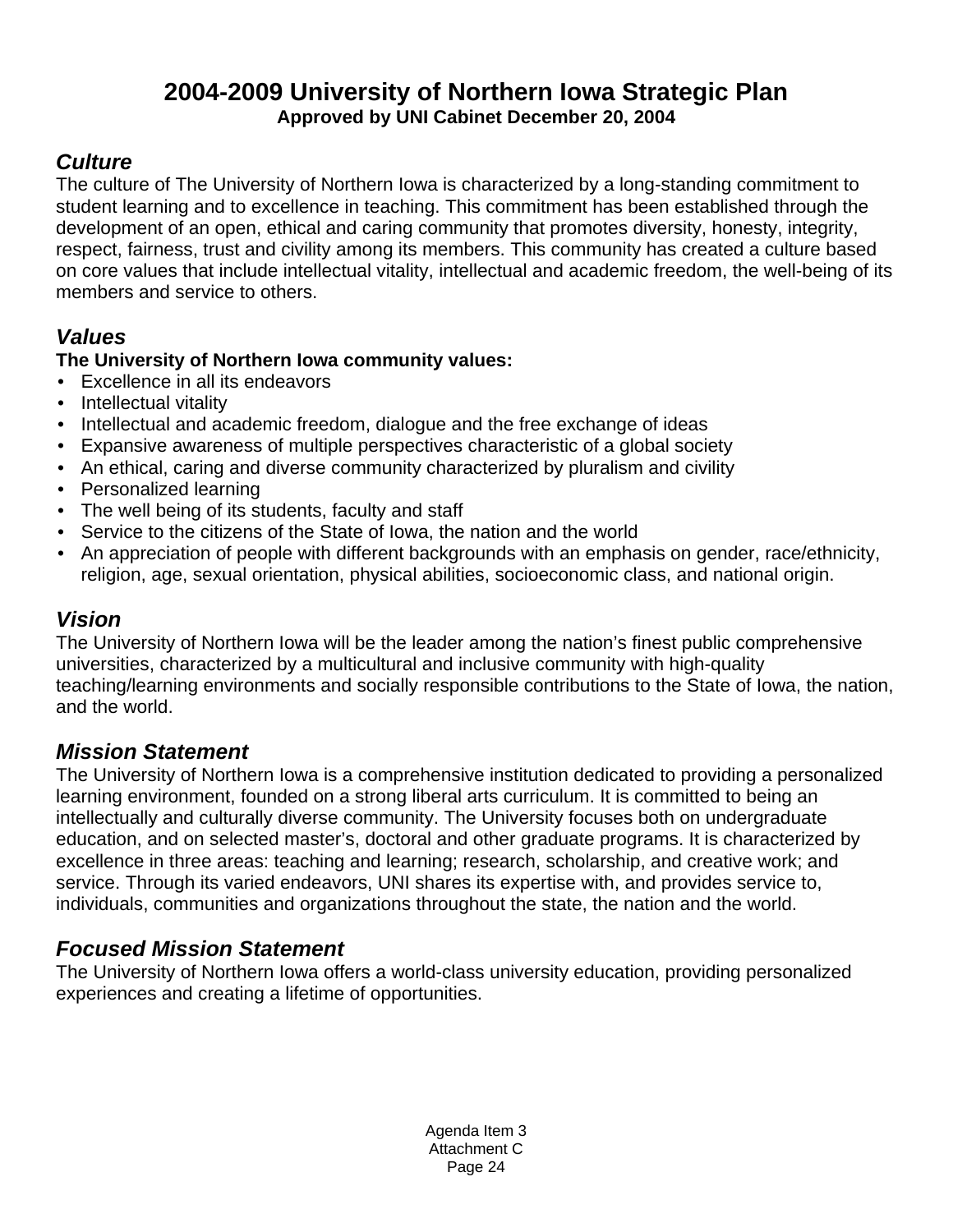# *Goals and Objectives*

## **Goal 1.0 Provide intellectually challenging and character-building experiences for undergraduate and graduate students in a personalized learning environment.**

**Objective 1.1:** Maintain the excellence in undergraduate and graduate programs that distinguishes the University, and strategically expand programs that attract students.

**Objective 1.2:** Provide a personalized learning environment that responds to needs, encourages growth, and recognizes achievements of individual students.

**Objective 1.3:** Increase understanding of and commitment to the role and value of a liberal arts education as the foundation of a university education.

**Objective 1.4:** Enhance appreciation of, and encourage participation in, co-curricular and extracurricular activities that cultivate intellect and character.

**Objective 1.5:** Broaden and enrich the intellectual and learning experiences of students by increasing the number of U.S. racial and ethnic minority, and international students, faculty, and staff.

**Objective 1.6:** Provide instruction to students by tenured or tenure track faculty in accord with established performance targets.

**Objective 1.7:** Maintain a schedule of class offerings that enables timely academic progress toward a degree.

### **Goal 2.0 Maintain a faculty distinguished by their creative and intellectually rigorous teaching and scholarship.**

**Objective 2.1:** Recruit and retain a highly qualified and diverse faculty.

**Objective 2.2:** Support faculty initiatives to enhance the quality of their teaching.

**Objective 2.3:** Support and strengthen collaboration among Arts and Sciences, Business, and Education faculty as it pertains to the Liberal Arts core, Teacher Preparation and other university-wide programs.

**Objective 2.4:** Increase opportunities for faculty to enhance the quality and quantity of their research and creative activity.

**Objective 2.5:** Increase focus on research and creative activities that provide additional experiential learning opportunities for students.

**Objective 2.6:** Increase support for seeking external funding.

Agenda Item 3 Attachment C Page 25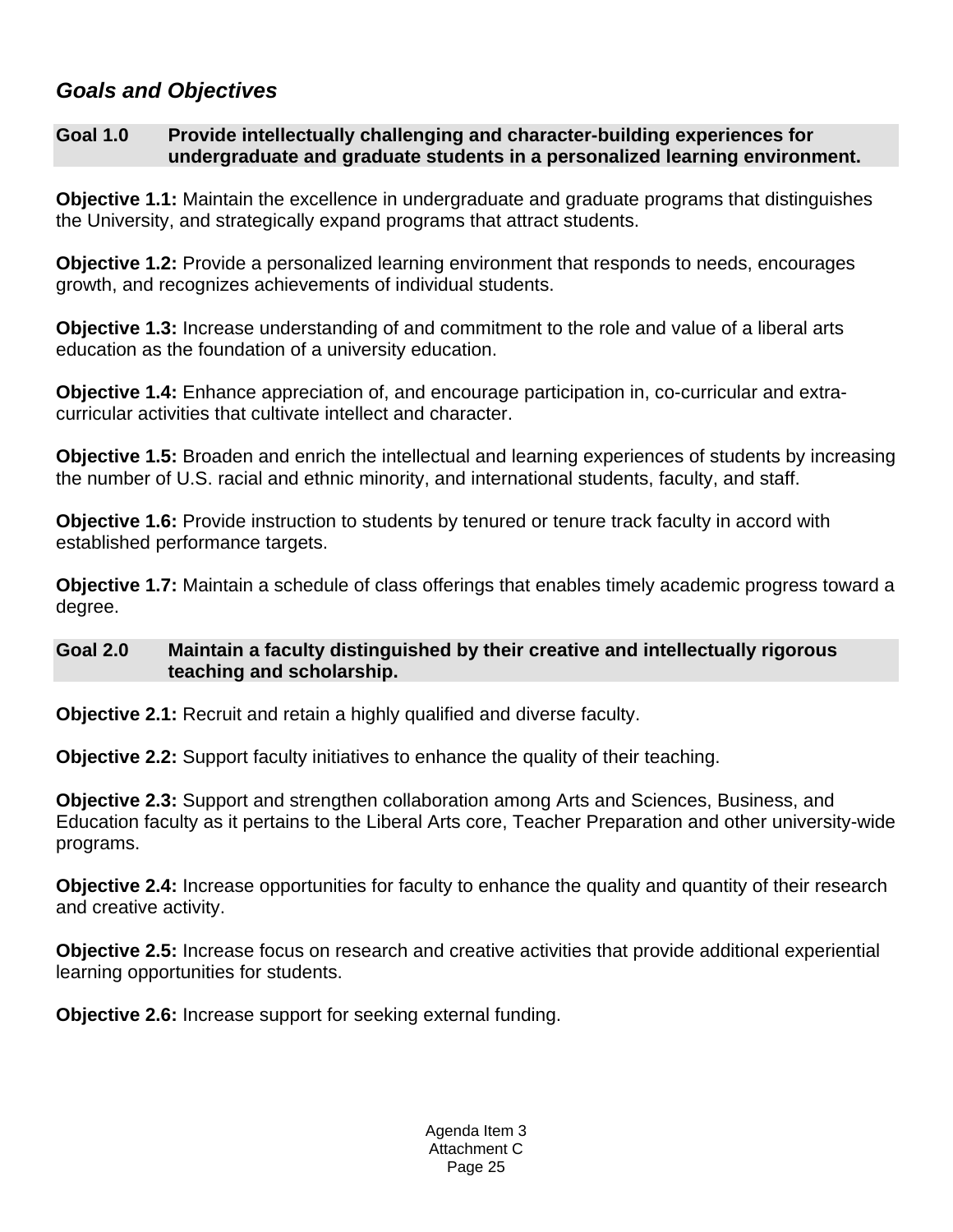## **Goal 3.0 Focus the involvement of the University in addressing critical local, state, national and global needs.**

**Objective 3.1:** Assess and respond to diverse expectations and needs for UNI programs and services.

**Objective 3.2:** Develop opportunities for students, faculty and staff to provide services to the greater community as part of their academic, co-curricular and extra curricular activities.

**Objective 3.3:** Establish strong, mutually beneficial relationships with external constituencies through various initiatives including expanded distance learning and creation of an area of campus dedicated to outreach.

# **Goal 4.0 Promote a University culture characterized by diversity, collegiality, mutual respect, organizational effectiveness, and shared responsibility.**

**Objective 4.1:** Employ recruitment and retention strategies that will increase the number of U.S. racial and ethnic minority, international, and protected class students, faculty, staff, and University officials.

**Objective 4.2:** Maintain a safe and supportive working and living environment characterized by services and programs that promote individual well-being and organizational effectiveness.

**Objective 4.3:** Broaden participation in University governance activities by students, faculty, and staff.

**Objective 4.4:** Enhance opportunities for mentoring and social interaction among all members of the University community.

# **Goal 5.0: Provide and maintain appropriate resources including staffing for effective and efficient University operations.**

**Objective 5.1:** Implement budget processes linking allocations to the strategic plan.

**Objective 5.2:** Develop intellectual resources by providing opportunities for staff and faculty to pursue professional development and to enhance performance.

**Objective 5.3:** Provide an appropriate array of library, informational resources, and other University collections to support academic and other campus programs.

**Objective 5.4:** Assess and meet the technology, information and data base systems, and equipment needs of University programs and operations.

**Objective 5.5:** Upgrade, construct, and maintain buildings, grounds, and equipment in accord with the University's Campus Master Plan.

**Objective 5.6:** Increase external funding to support programs and services.

Agenda Item 3 Attachment C Page 26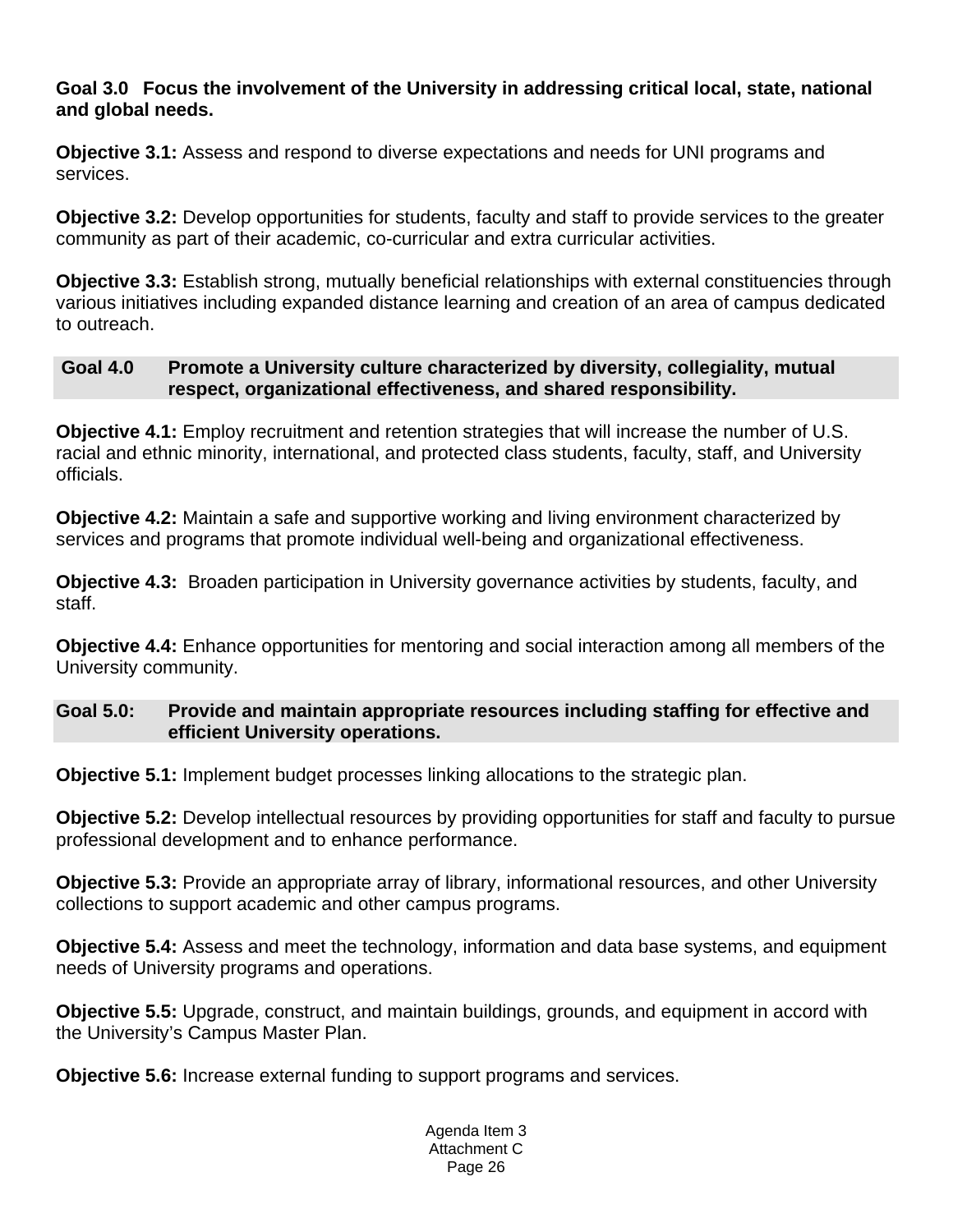| University of Nothern Iowa                                                                             | $M =$<br>monitor<br>$YES =$<br>target |                                                          |
|--------------------------------------------------------------------------------------------------------|---------------------------------------|----------------------------------------------------------|
| <b>INTAKE PROFILE</b>                                                                                  |                                       |                                                          |
| Profile of undergraduate and graduate student populations by residency, race, and ethnicity            | <b>YES</b>                            | 85% in-st / 10% domestic out-of-st / 5%<br>international |
| Qualifications of new freshman (e.g. ACT, HS rank)                                                     | M                                     | 8.5% minority                                            |
| Profile of financial aid to undergraduate and graduate students                                        | M                                     |                                                          |
| Headcount enrollments in credit/non-credit courses                                                     | M                                     |                                                          |
| Off-campus student enrollment in degree programs offered through distance learning (fall sem.<br>only) | M                                     |                                                          |
| <b>UNIVERSITY EXPERIENCE - PROCESS</b>                                                                 |                                       |                                                          |
|                                                                                                        |                                       |                                                          |
| Undergraduate student retention and graduation rates by ethnic/racial composition in %'s               | <b>YES</b>                            | existing targets **                                      |
| Undergraduate student length of time to degree                                                         | <b>YES</b>                            | Target by major *                                        |
| Annual survey of reasons students withdraw from the Regent Univ. prior to graduation.                  | M                                     |                                                          |

### **May 13, 2005 = Proposed Performance Indicators for 2005-2010 Strategic Plan**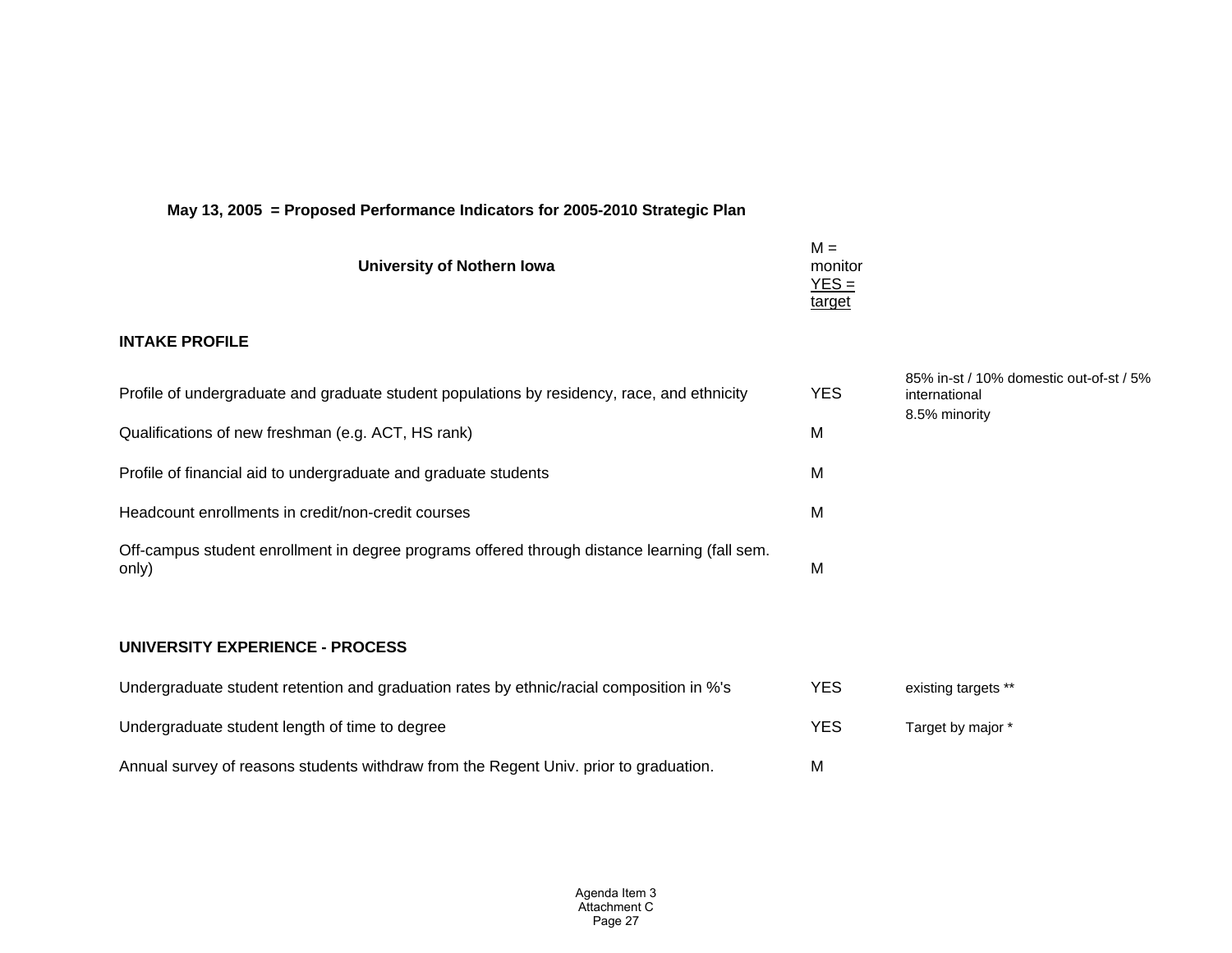### **UNIVERSITY EXPERIENCE - QUALITY**

| Percentage of student credit hours taught by tenure/tenure track faculty     | YES        | 75%                                   |
|------------------------------------------------------------------------------|------------|---------------------------------------|
| Average undergraduate class size - lower, upper, both                        | YES        | 33/22/28                              |
| Percentage of students participating inexperiental learning courses          | YES        | 95%                                   |
| Profile of faculty, staff, and administrators by race, ethnicity, and gender | <b>YES</b> | refer to Affirmative Action Plan      |
| Number of students having an international learning experience               | YES        | $>$ or = to 5% of undergrad. students |

### **GRADUATE PROFILE**

| Number of graduates per year by College                                                       | М          |     |
|-----------------------------------------------------------------------------------------------|------------|-----|
| Percentage of graduates employed, placed, OR in Graduate School within one year of graduation | <b>YES</b> | 95% |
| Percentage of solicitable Alumni who make contributions                                       | YES        | 15% |

### **FUND SOURCES**

| Percentage of general fund support from state appropriations                                     | YES | 60%                 |
|--------------------------------------------------------------------------------------------------|-----|---------------------|
| Sponsored funding per year in millions of dollars                                                | YES | \$40 million        |
| Dollars available to the University from the Foundation for scholarships, capitals, and programs | YES | 3.5 mil/ - /3.5 mil |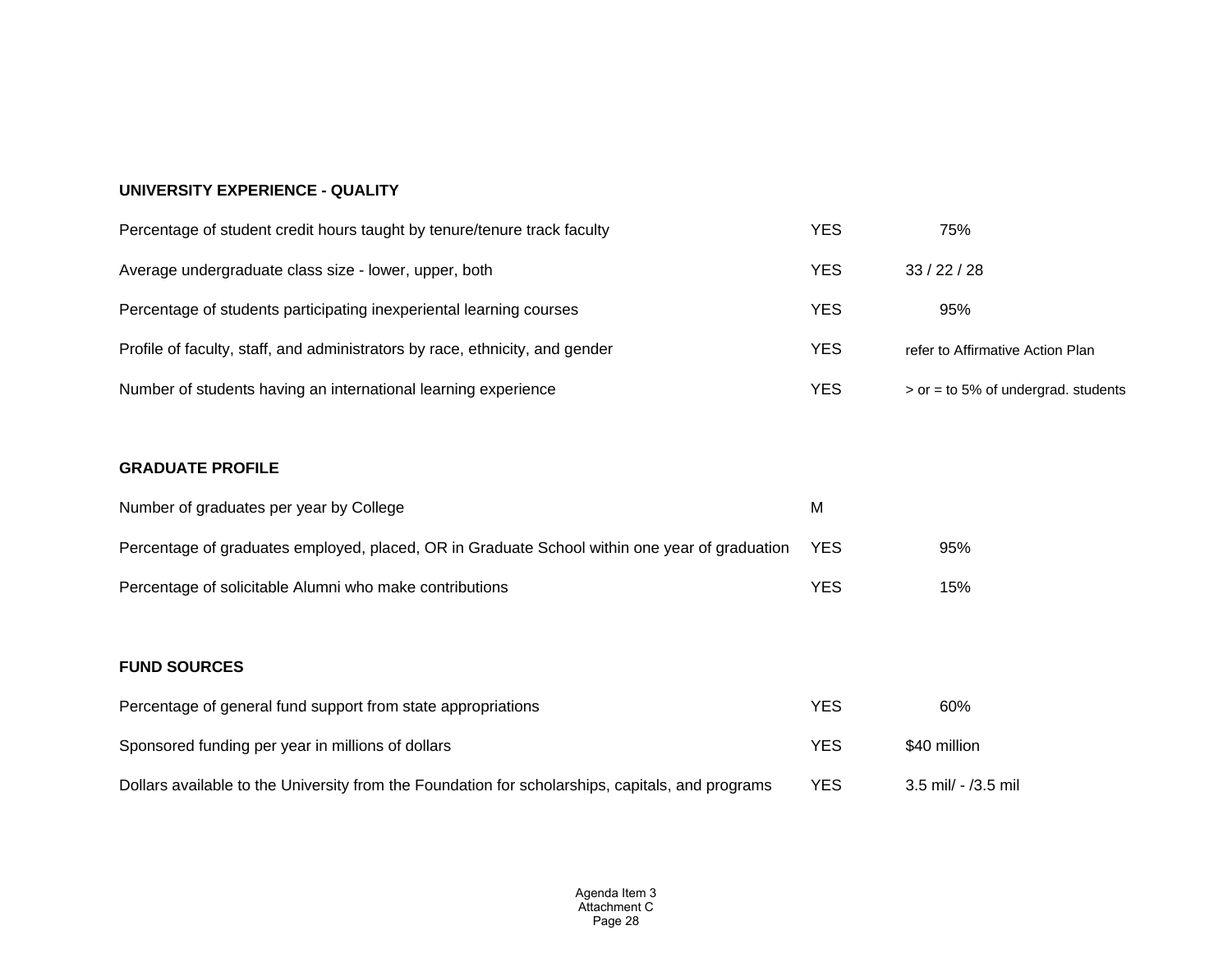### **FUND USES**

| Faculty and staff salaries as compared to peer institutions | YES        | 70th percentile       |
|-------------------------------------------------------------|------------|-----------------------|
| Funds expended for library materials                        | <b>YES</b> | min. of HEPI increase |
| Funds expended for building repairs                         | <b>YES</b> | 2%                    |
| Funds expended for equipment                                | <b>YES</b> | 2%                    |
| Funds expended for student employment                       | YES        | 2%                    |

\*\* refer to previous Board Performance Indicator report

 $*$  Example: 120 credits = 4 years 135 credits =  $4.5$  years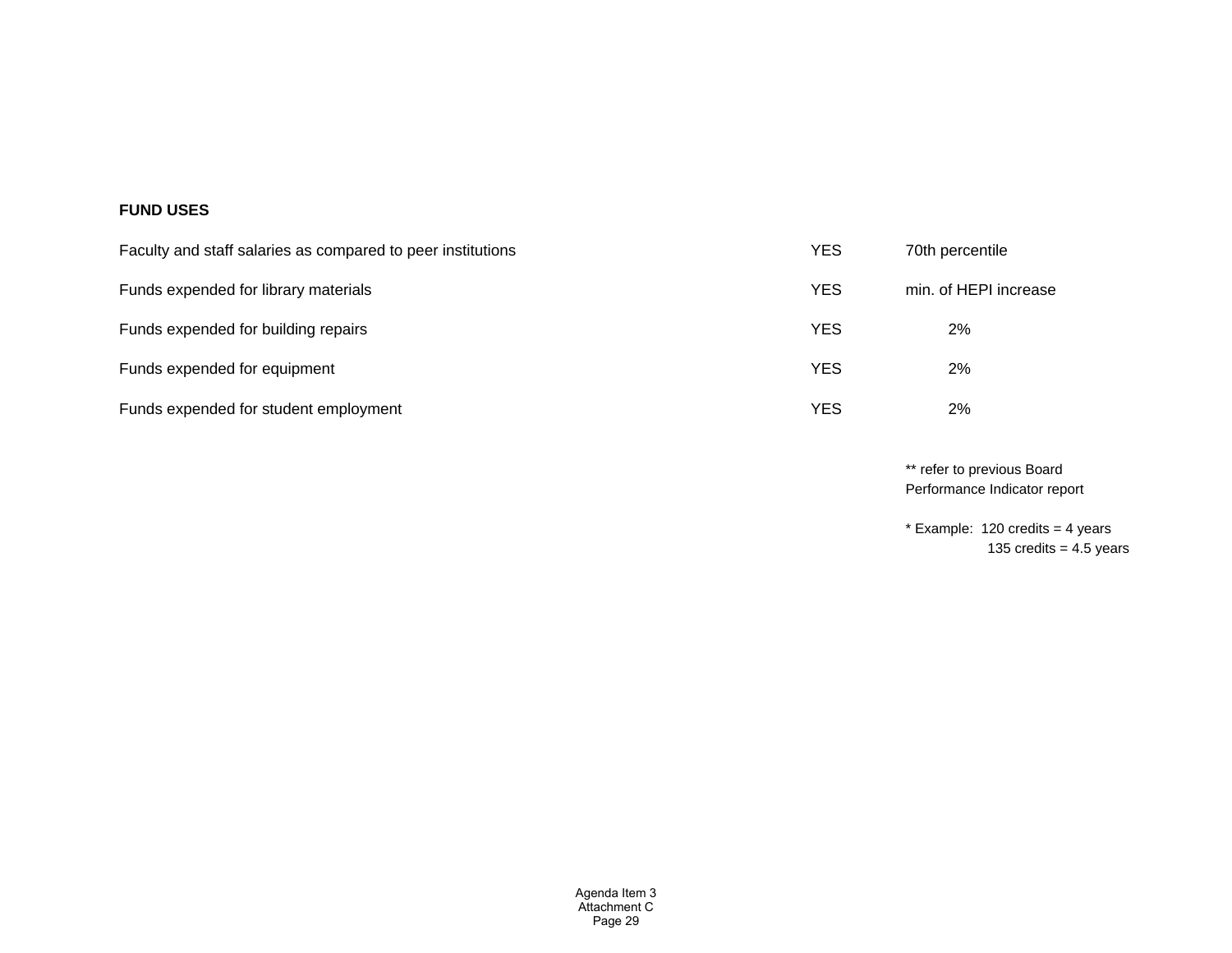









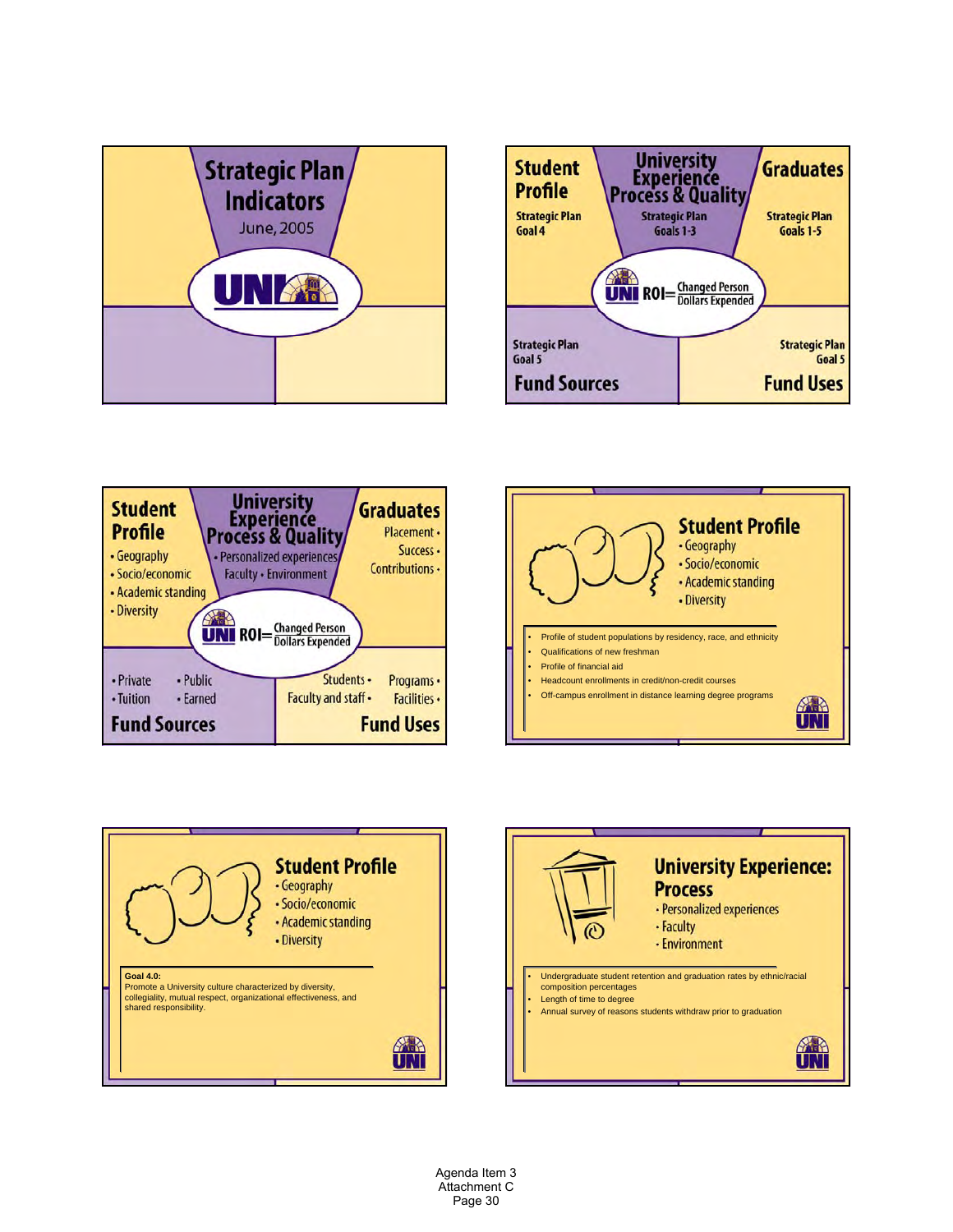